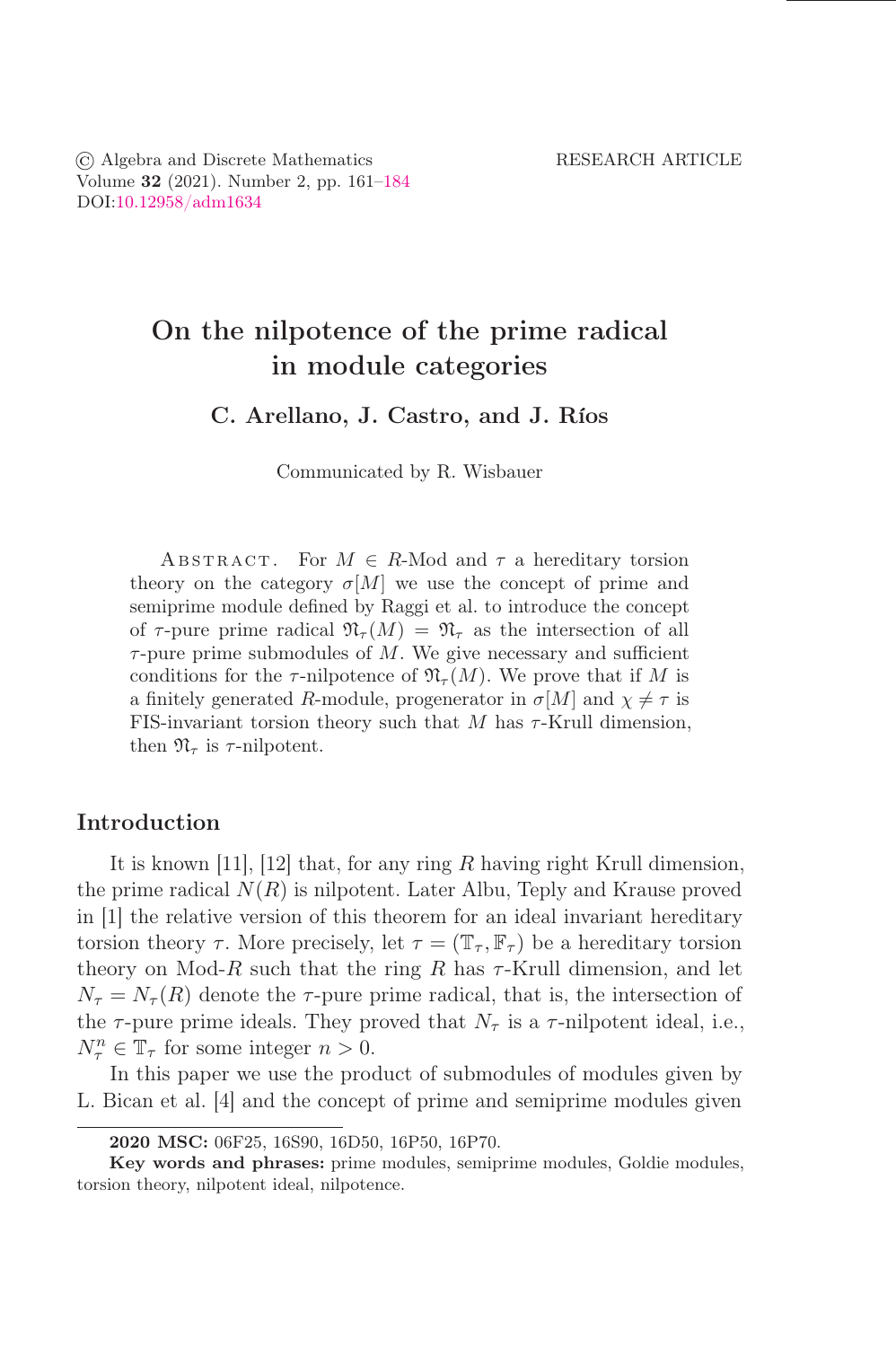in [14] and [15], to define the  $\tau$ -pure prime radical  $\mathfrak{N}_{\tau}(M)$  (this is the intersection of the  $\tau$ -pure prime submodules of M) of an R-module M, where  $\tau \in M$ -tors. With these definitions, we proceed to make a good case of how natural the framework is, and how ring-theoretic results can be extended to the module-theoretic. So with this tool in hand the Theorem 2.16 presents necessary and sufficient conditions on M and on  $\tau$ , for the  $\tau$ -pure prime radical  $\mathfrak{N}_\tau(M)$  to be  $\tau$ -nilpotent, i.e,  $\mathfrak{N}_\tau^n(M)$  is  $\tau$ torsion for  $n > 0$ . When M is projective in  $\sigma[M]$ , we prove in Corollary 3.9, that any FIS-invariant (as defined in [6]) hereditary torsion theory  $\tau \in M$ tors satisfies the condition  $ii)$  of the Theorem 2.16. The results obtained in this paper generalize the results given in [1]. The FIS-invariant hereditary torsion theories on the category  $\sigma[M]$  are the natural extension of the ideal invariant torsion theories on R-Mod.

In order to do this, we organized the paper in three sections. In section 1, we provide the necessary material that is needed for the reading of the next sections. In section 2, we give the main results. In section 3 we give interesting results about the FIS-invariant hereditary torsion theories on the category  $\sigma$ [M].

Throughout this paper  $R$  will denote an associative ring with unity and R-Mod will denote the category of unitary left R-modules. Let M and X be R-modules. X is said to be M-generated if there exists an Repimorphism from a direct sum of copies of M onto X. The category  $\sigma[M]$ is defined as the full subcategory of  $R$ -Mod consisting of all  $R$ -modules X which are isomorphic to a submodule of an M-generated module.

Let M-tors be the frame of all hereditary torsion theories on  $\sigma$ [M]. For a family  $\{M_{\alpha}\}\$  of left R-modules in  $\sigma[M]$ , let  $\chi(\{M_{\alpha}\})$  be the greatest element of M-tors for which all the  $M_{\alpha}$  are torsion free, and let  $\xi({M_{\alpha}})$ denote the least element of M-tors for which all the  $M_{\alpha}$  are torsion.  $\chi(\lbrace M_{\alpha}\rbrace)$  is called the torsion theory cogenerated by the family  $\lbrace M_{\alpha}\rbrace$ , and  $\xi({M_{\alpha}})$  is the torsion theory generated by the family  ${M_{\alpha}}$ . In particular, the greatest element of  $M$ -tors is denoted by  $\chi$  and the least element of M-tors is denoted by  $\xi$ . If  $\tau$  is an element of M-tors,  $gen(\tau)$ denotes the interval  $[\tau, \chi]$ .

Let  $\tau \in M$ -tors. By  $\mathbb{T}_{\tau}$ ,  $\mathbb{F}_{\tau}$ ,  $t_{\tau}$  we denote the torsion class, the torsion free class and the torsion functor associated to  $\tau$ , respectively. For  $N \in$  $\sigma[M], N$  is called  $\tau$ -cocritical if  $N \in \mathbb{F}_{\tau}$  and for all  $0 \neq N' \subseteq N$ ,  $N/N' \in \mathbb{F}_{\tau}$ . We say that N is cocritical if N is  $\tau$ -cocritical for some  $\tau \in M$ -tors. For  $N \in \sigma[M]$ , let  $\hat{N}$  denote the injective hull of N in  $\sigma[M]$ . If N is an essential submodule of M, we write  $N \subseteq_{ess} M$ . If N is a fully invariant submodule of M we write  $N \subseteq_{FI} M$ . For  $\tau \in M$ -tors and  $M' \in \sigma[M]$ , a submodule N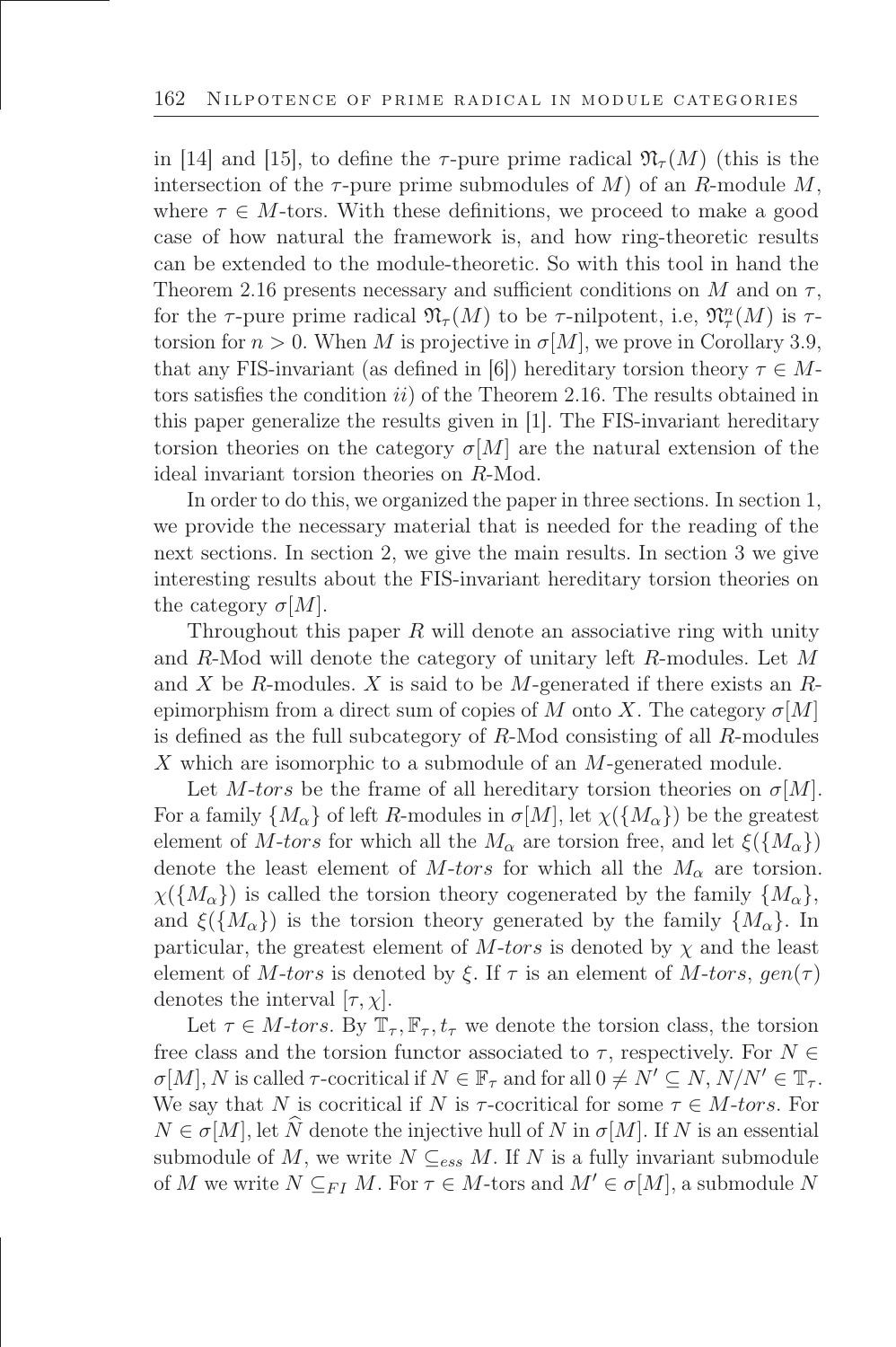of M' is  $\tau$ -dense in M' if  $M'/N \in \mathbb{T}_{\tau}$  and N is  $\tau$ -pure in M' if  $M'/N \in \mathbb{F}_{\tau}$ . For  $N \subseteq M$  we denote  $\overline{N} = \bigcap \{C \subseteq M \mid N \subseteq C \text{ and } M/C \in \mathbb{F}_7\}$ . The module  $\overline{N}$  is called the  $\tau$ -purification of N in M. If  $M \in R$ -Mod we denote by  $\text{Sat}_{\tau}(M)$  the set of all  $\tau$ -pure submodules of M.

Let  $M \in R$ -Mod. In [5] the annihilator in M of a class C of R-modules is defined as  $\text{Ann}_M(\mathcal{C}) = \bigcap_{K \in \Omega} K$ , where

 $\Omega = \{K \subseteq M \mid \text{there exists } W \in \mathcal{C} \text{ and } f \in \text{Hom}(M, W) \text{ with } K = \emptyset\}$ ker  $f$ . Also in Beachy [3, Definition 1.5] a product is defined in the following way. Let N be a submodule of M. For each module  $X \in R$ -Mod,  $N \cdot X = \text{Ann}_X(\mathcal{C})$ , where C is the class of modules W, such that  $f(N) = 0$  for all  $f \in Hom(M, W)$ . For  $M \in R$ -Mod and  $K, L$  submodules of M, in [4] the product  $K_M L$  as  $K_M L = \sum \{f(K) | f \in \text{Hom}(M, L)\}\$ is defined, when M is projective in  $\sigma[M]$  this product coincides with the product given by Beachy in [3]. We prove in [5, Proposition 1.9] that if  $M \in R$ -Mod and C is a class of left R-modules, then  $\text{Ann}_M(\mathcal{C}) = \sum \{N \subset \mathcal{C}\}$  $M \mid N_M X = 0$  for all  $X \in \mathcal{C}$ . If  $N \in R$ -Mod, then we denote  $\text{Ann}_X(N)$ instead of  $\text{Ann}_X({N}).$ 

Let  $M \in R$ -Mod and  $N \neq M$  a fully invariant submodule of M. N is prime in M (or N is a prime submodule of M) if for any  $K, L$ fully invariant submodules of M we have that  $K_M L \subseteq N$  implies that  $K \subseteq N$  or  $L \subseteq N$ . We say that M is a prime module if 0 is prime in M see [14, Definition 13 and Definition 16]. For  $X \in R$ -Mod we denote  $ann(X) = \{r \in R \mid rX = 0\}.$ 

For  $N \in \sigma[M]$  a proper fully invariant submodule K of M is said to be associated to  $N$ , if there exists a non-zero submodule  $L$  of  $N$ such that  $\text{Ann}_M(L') = K$  for all non-zero submodules L' of L. By [5, Proposition 1.16 we have that K is prime in M. We denote by  $\text{Ass}_{M}(N)$ the set of all submodules prime in  $M$  associated to  $N$ . Also note that, if N is a uniform module, then  $Ass_M(N)$  has at most one element.

The  $\tau$ -Krull dimension  $k_{\tau}(N)$  of a module  $N \in \sigma[M]$  is the Krull dimension (or deviation)  $K \dim(\mathrm{Sat}_{\tau}(N))$  of the poset  $\mathrm{Sat}_{\tau}(N)$ . Thus  $k_{\tau}(N) = -1$  if and only if  $N \in \mathbb{T}_{\tau}$ , and  $k_{\tau}(N) = \alpha$  for an ordinal  $\alpha \geqslant 0$ if  $k_{\tau}(N) \nless \alpha$  and, given any descending chain

$$
N \supset N_1 \supset N_2 \supset \cdots \supset N_i \supset N_{i+1} \supset \cdots
$$

of  $\tau$ -pure submodules,  $k_{\tau}(N_i/N_{i+1}) < \alpha$  for all but finitely many *i*. Note that if  $M = R$  and  $\tau = \xi$ , then  $k_{\tau}(N) = K \dim(N) = K \dim(\mathcal{L}(N))$ is the Krull dimension of the R-module N in the sense of Gordon and Robson [11]. A module  $0 \neq N \in \sigma[M]$  is called  $\tau$ -critical if it is  $\tau$ -torsion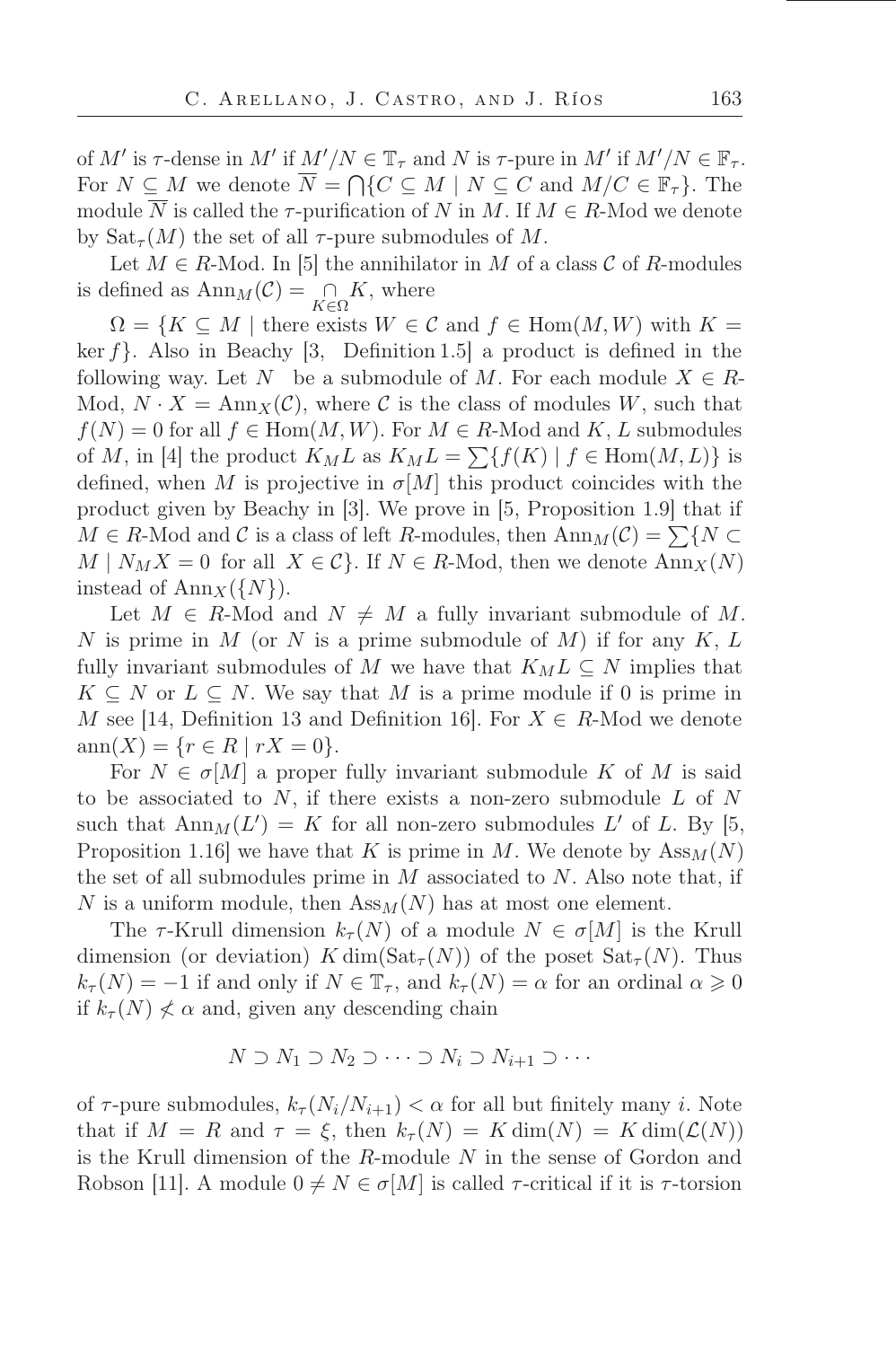free with  $\tau$ -Krull dimension and  $k_{\tau}(N/L) < k_{\tau}(N)$  for every  $0 \neq L \subseteq N$ . A  $\tau$ -critical module N with  $k_{\tau}(N) = \alpha$  is called  $\alpha$ - $\tau$ -critical.

For details about concepts and terminology concerning torsion theories in  $\sigma[M]$ , see [17] and [18]. For torsion theoretic dimensions, the reader is referred to Golan  $[1]$ ,  $[10]$ ,  $[16]$ 

## 1. Preliminaries

In this section we provide the necessary material that is needed for the reading of the next sections. We use the product of modules defined in [5] and the concept of prime and semiprime module defined in [14] and [15] respectively. We show some properties of  $\tau$ -pure and  $\tau$ -dense modules for a hereditary torsion theory on the category  $\sigma[M]$ . We show that if M is projective in  $\sigma[M]$  and  $Spec(M) \neq \emptyset$ , then Fnil $(M) = \mathfrak{N}$ , where  $\text{Finl}(M) = \{a \in M \mid a \text{ is } M\text{-strongly nilpotent } \}, \text{Spec}(M) = \{P \mid$ P is prime submodule of M } and  $\mathfrak{N} = \cap \{P \mid P \in \text{Spec}(M)\}.$ 

We require a goodly number of results from the literature. We include here those results for convenience of the reader.

**Definition 1.1** (see [7]). Let  $M \in R$ -Mod and  $N \subsetneq_{FI} M$ . We say that N *is semiprime in* M *(or a semiprime submodule of* M) *if for any*  $K \subseteq_{FI} M$ *such that*  $K_M K \subseteq N$ *, then*  $K \subseteq N$ *. We say* M *is semiprime if* 0 *is semiprime in* M*.*

**Remark 1.2** (see [7]). Notice that if M is projective in  $\sigma[M]$  and  $N \subseteq_{FI}$ M, then N is semiprime in M if and only if for any submodule K of M such that  $K_M K \subseteq N$  implies that  $K \subseteq N$ .

**Remark 1.3** (see [7]). Let  $M \in R$ -Mod be projective in  $\sigma[M]$ . Similarly we can prove that a fully invariant submodule  $P$  of  $M$  is prime in  $M$  if and only if for any submodules K and L of M containing  $P$ , such that  $K_M L \subseteq P$ , then  $K = P$  or  $L = P$ .

**Definition 1.4** (see [8]). Let  $M \in R$ -Mod. If N is a submodule of M, *then successive powers of* N *are defined as follows: First,*  $N^2 = N_M N$ . *Then by induction, for any integer*  $k > 2$ *, we define*  $N^k = N_M(N^{k-1})$ *.* 

**Lemma 1.5** (see [8]). Let  $M \in R$ -Mod be projective in  $\sigma[M]$  and let N be *a semiprime submodule of*  $M$ *. If*  $J$  *is a submodule of*  $M$  *such that*  $J^n \subseteq N$ *for some positive positive integer n, then.*  $J \subseteq N$ .

**Proposition 1.6** (see [8]). Let  $M \in R$ -Mod and  $\tau \in M$ -tors. If P is *a prime*  $\tau$ -pure submodule of M, then there exists  $P' \subseteq P$  such that  $P'$  is *a minimal* τ *-pure prime submodule of* M*.*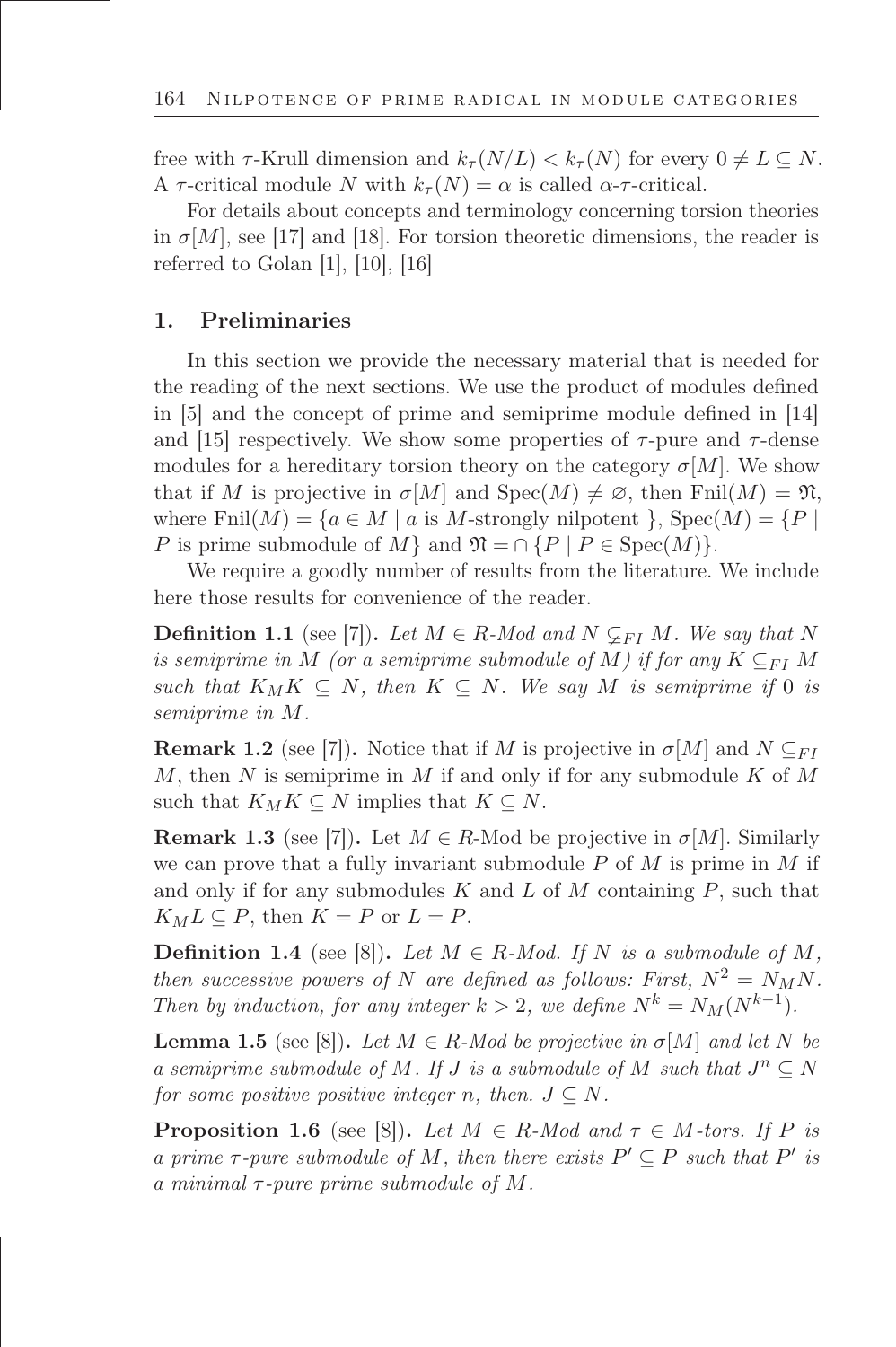**Proposition 1.7** (see [8]). Let  $M \in R$ -Mod be projective in  $\sigma[M]$  and  $\tau \in M$ -tors. If U is a uniform submodule of M, such that  $U \in \mathbb{F}_{\tau}$ , then  $\text{Ann}_M(U)$  *is a*  $\tau$ *-pure prime submodule of* M.

**Definition 1.8** (see [8]). Let  $M \in R$ -Mod and  $\tau \in M$ -tors. A fully *invariant submodule* N of M *is*  $\tau$ -nilpotent if  $N^n = \underbrace{N_M N_M \dots M}_{n \text{-times}} N \in$ n-times

 $\mathbb{T}_{\tau}$  *or, equivalently, if*  $N^{n} \subseteq t_{\tau}(M)$  *for some positive integer n; it is*  $\tau$ *-idempotent if*  $\frac{N}{N_M N} \in \mathbb{T}_{\tau}$ .

**Remark 1.9.** Notice that N is  $\tau$ -idempotent if and only if  $\overline{N} = \overline{N_M N}$ . In fact we know that  $\frac{N}{N_M N}$  is the  $\tau$ -purification of  $\frac{N}{N_M N}$  in  $\frac{M}{N_M N}$ .

Thus  $\left(\frac{\overline{N}}{N_M}\right)$  $N_MN$  $\bigg)$  /(  $\frac{N}{N}$  $N_MN$  $\Big) \in \mathbb{T}_{\tau}$ . Since  $\frac{N}{N_M N} \in \mathbb{T}_{\tau}$ , then  $\frac{\overline{N}}{N_M N} \in \mathbb{T}_{\tau}$ . Hence  $\frac{N}{N_M N} \in \mathbb{T}_{\tau}$ . But  $\frac{N}{N_M N} \subseteq \frac{M}{N_M}$  $\frac{M}{N_M N} \in \mathbb{F}_{\tau}$ . Therefore  $\frac{N}{N_M N} = 0$ . So  $\overline{N} =$  $\overline{N_MN}$ . Inversely if  $\overline{N} = \overline{N_MN}$ , then  $\frac{N}{\overline{N_MN}} = 0$ . Hence  $\frac{N}{\overline{N_MN}}$  $\sqrt{\frac{N_M N}{N_M N}} =$  $0 \in \mathbb{T}_{\tau}$ . As  $\overline{N_M N}$  is the  $\tau$ -purification of  $N_M N$  in  $M$ , then  $\frac{N_M N}{N_M N} \in \mathbb{T}_{\tau}$ . Thus  $\frac{N}{N_M N} \in \mathbb{T}_{\tau}$ . So  $\frac{N}{N_M N} \in \mathbb{T}_{\tau}$ .

**Lemma 1.10.** *Let*  $M \in R$ *-Mod and*  $\tau \in M$ *-tors. If*  $L$  *and*  $N$  *are a submodules of* M *such that*  $L \subseteq N$  *and*  $N/L \in \mathbb{T}_{\tau}$ , *then*  $\frac{N_M K}{L_M K} \in \mathbb{T}_{\tau}$  *for all*  $K \in \sigma[M]$ *.* 

*Proof.* Let  $y \in N_M K$ . As  $N_M K = \sum \{f(N) \mid f \in \text{Hom}(M, K)\},$  then  $y = f_1(n_1) + f_2(n_2) + \cdots + f_r(n_r)$  with  $n_i \in N$  and  $f_i \in \text{Hom}(M, K)$ . Put  $y' = y + L_M K$ . Then  $y' = f_1(n_1) + f_2(n_2) + \cdots + f_r(n_r) + L_M K$ .

Let  $n'_i = n_i + L$ . Thus  $0 = \text{ann}(n'_i)(n_i + L)$ . Hence  $\text{ann}(n'_i)n_i \subseteq L$ . So  $ann(n'_i) f_i(n_i) = f_i(ann(n'_i) n_i) \subseteq f_i(L) \subseteq L_M K.$ 

Therefore  $\text{ann}(n'_i) [f_i(n_i) + L_M K] = 0$ , and hence  $\text{ann}(n'_i) \subseteq$  $ann(f_i(n_i) + L_MK)$ . On the other hand we have that  $N/L \in \mathbb{T}_{\tau}$ . Hence  $\frac{R}{\text{ann}(\overline{n_i'})} \cong Rn_i' \in \mathbb{T}_{\tau}$ . So  $\frac{R}{\text{ann}(f_i(n_i)+L_M K)} \in \mathbb{T}_{\tau}$  for all  $1 \leq i \leq r$ . Thus  $\frac{N_M K}{L_M K} \in \mathbb{T}_{\tau}$ .

Corollary 1.11. *Let*  $M \in R$ *-Mod be projective in*  $\sigma[M]$  *and*  $\tau \in M$ *-tors. If I is a submodule of M such that*  $\frac{I}{I_M I} \in \mathbb{T}_\tau$ , then  $\frac{I}{I^n} \in \mathbb{T}_\tau$  for any integer  $n \geqslant 2$ .

*Proof.* For  $n = 2$  we have the result. Now let  $n > 2$ . By Lemma 1.10 we have that  $\frac{I_M I}{(I^n)_M I} \in \mathbb{T}_{\tau}$ . Now we consider the following short exact sequence  $0 \to \frac{I_M I}{(I^n)_M I} \to \frac{I}{(I^n)_M I} \to \frac{I}{I_M I} \to 0$ . Hence we obtain that  $\frac{I}{(I^n)_M I} \in \mathbb{T}_{\tau}$ . As M is projective in  $\sigma[M]$ , then  $\frac{I}{(I^n)_M I} = \frac{I}{I_M(I^n)} = \frac{I}{I^{n+1}} \in \mathbb{T}_{\tau}$ .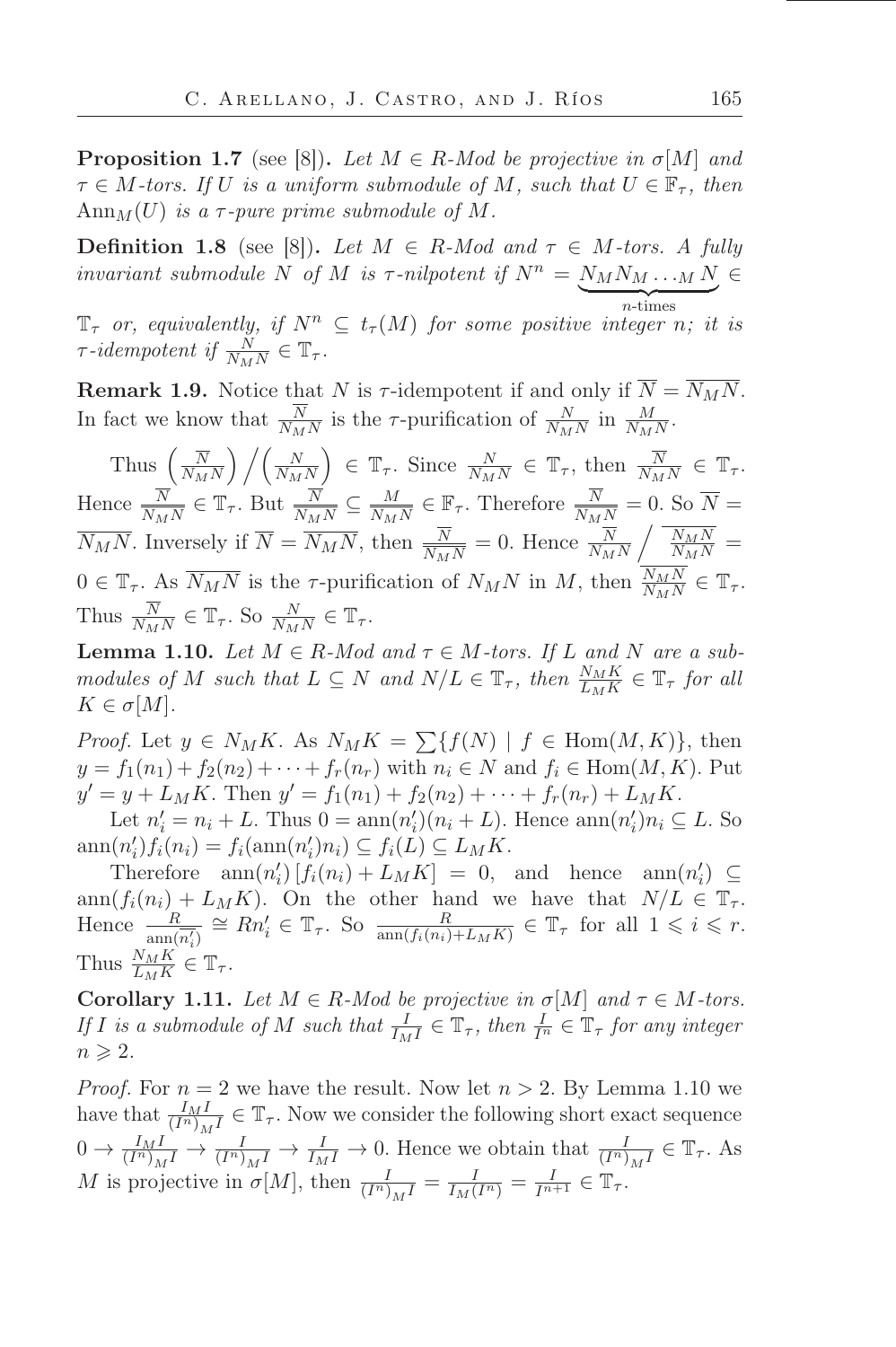**Proposition 1.12.** Let  $M \in R$ -Mod be projective in  $\sigma[M]$ . If N is *a submodule of* M *and*  $\{L_i\}_{i\in I}$  *is a family of submodules of a module*  $X \in \sigma[M]$ , then  $N_M \left( \sum_{n=1}^{\infty} \sigma^2 \right)$ i∈I  $L_i$ Ń  $=$  $\sum$ i∈I  $N_M L_i$ .

*Proof.* By [5, Proposition 1.3] we have that  $\Sigma$ i∈I  $N_M L_i \subseteq N_M \left( \sum_{i=1}^n \right)$ i∈I  $L_i$  $\setminus$ . We consider the canonical epimorphism  $\varphi : \bigoplus$ i∈I  $L_i \rightarrow \sum$ i∈I  $L_i$  and let  $f$  :  $M \rightarrow \sum$ i∈I  $L_i$  be a morphism. As M is projective in  $\sigma[M]$  there exists  $\widehat{f}: M \to \bigoplus$ i∈I  $L_i$  such that the following diagram commutes:



So  $\varphi \circ \widehat{f} = f$ . Thus  $f(N) = \varphi(\widehat{f}(N))$ . If  $x \in N$ , then  $f(x) = \varphi(\widehat{f}(x))$ . But  $\widehat{f}(x) \in \bigoplus_{i} L_i$ . So there exists  $r \in \mathbb{N}$  such that  $\widehat{f}(x) = (l_1, l_2, \ldots, l_r)$ . i∈I Hence we obtain  $\pi_j(\widehat{f}(x)) = l_j$  where  $\pi_j : \bigoplus$ i∈I  $L_i \rightarrow L_j$  is the projection on  $L_j$ . Thus we have  $f(x) = \varphi(f(x)) = \varphi(\pi_1 \circ f(x), \pi_2 \circ f(x), \ldots, \pi_r \circ f(x))$  $f(x)$ ) =  $\pi_1 \circ f(x) + \pi_2 \circ f(x) + \cdots + \pi_r \circ f(x)$  with  $\pi_j \circ f : M \to L_j$  and  $1 \leqslant j \leqslant r$ . Therefore  $N_M(\sum)$ i∈I  $L_i$ )  $\subseteq \sum$ i∈I  $N_M L_i$ .

**Definition 1.13.** *Let*  $M \in R$ *-Mod and*  $N \in \sigma[M]$ *. If* Y *is a submodule of M*, we define  $\text{Ann}_{M}^{N}(Y) = \sum \{L \subseteq N \mid Y_{M}L = 0\}.$ 

**Proposition 1.14.** *Let*  $M \in R$ *-Mod be projective in*  $\sigma[M]$  *and let* Y *be a submodule of* M*. If* N *is a fully invariant submodule of* M*, then*  $\text{Ann}_{M}^{N}(Y)$  *is a fully invariant submodule of*  $M$ *.* 

*Proof.* Let  $f : M \to M$  be a morphism and L be a submodule of N such that  $Y_M L = 0$ . We claim that  $Y_M[f(L)] = 0$ . In fact, we know that  $Y_M[f(L)] = \sum \{h(Y) \mid h : M \to f(L)\}$ . Now let  $h : M \to f(L)$  be a morphism. As M is projective in  $\sigma[M]$ , then there exists a morphism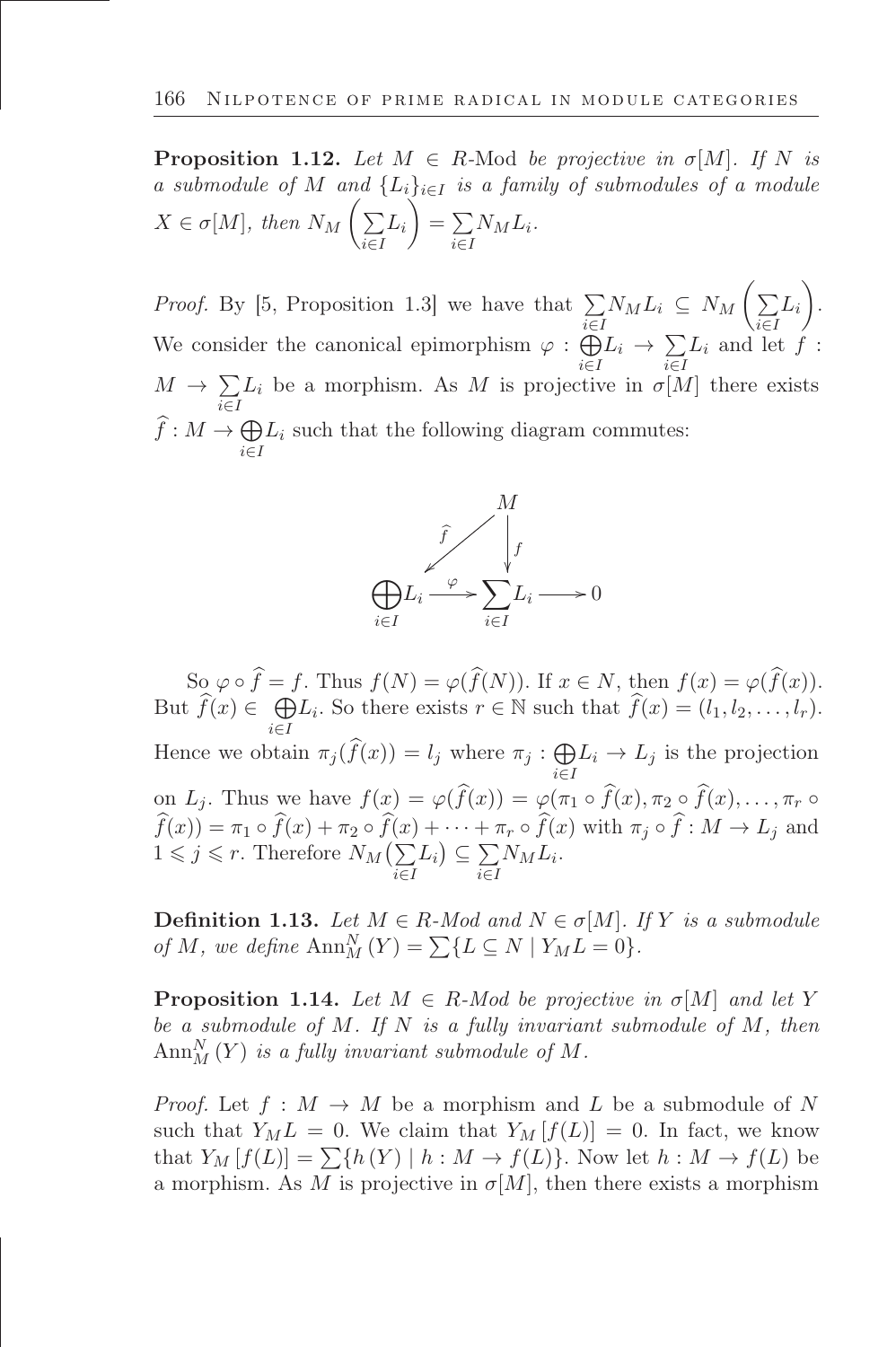$g: M \to L$  such that the following diagram commutes



So  $f(g(Y)) = h(Y)$ . As  $Y_M L = 0$ , then  $g(Y) = 0$ . Thus  $h(Y) = 0$ . Hence  $Y_M[f(L)] = 0$ . On the other hand as N is a fully invariant submodule of M, then  $f(L) \subseteq N$ . So  $f(L) \subseteq Ann_M^N(Y)$ . Therefore  $h\left(\text{Ann}_{M}^{N}(Y)\right) \subseteq \text{Ann}_{M}^{N}(Y)$ . Hence  $\text{Ann}_{M}^{N}(Y)$  is a fully invariant submodule of M.

Notice that if M is projective in  $\sigma[M]$  in Definition 1.13, then by Proposition 1.12 Ann<sup>N</sup> $(Y)$  is the largest submodule of N such that  $Y_M\left[\text{Ann}_M^N(Y)\right]=0.$ 

For  $M \in R$ -Mod and  $\tau \in M$ -tors, we will also use the notation.

•  $Spec(M) = {P | P$  is a prime submodule of M;

•  $Spec_{\tau}(M) = \{ P \in Spec(M) \mid P \text{ is } \tau\text{-pure in } M \}.$ 

Notice that if  $Spec(M) \neq \emptyset$ , then

 $\mathfrak{N} = \mathfrak{N}(M) = \bigcap \{P \mid P \text{ is a prime submodule of } M\}$ 

and if  $Spec(M) = \emptyset$ , then  $\mathfrak{N} = M$ .

Analogously if  $Spec_{\tau}(M) \neq \emptyset$ , then

$$
\mathfrak{N}_{\tau} = \mathfrak{N}_{\tau}(M) = \bigcap \{ P \in \text{Spec}(M) \mid P \text{ is } \tau\text{-pure in } M \}
$$

and if  $Spec_{\tau}(M) = \emptyset$ , then  $\mathfrak{N}_{\tau} = M$ .

**Definition 1.15.** Let  $M \in R$ -Mod. An element  $a \in M$  is M-strongly *nilpotent if any sequence*  $a = a_0, a_1, a_2, \ldots$  *such that*  $Ra_{i+1} \subseteq (R_{a_i})_M (R_{a_i})$ *is ultimately zero.*

We put  $\text{Finl}(M) = \{a \in M \mid a \text{ is } M\text{-strongly nilpotent}\}.$ 

**Proposition 1.16.** *Let*  $M \in R$ -Mod. *If*  $M$  *is projective in*  $\sigma[M]$  *and*  $Spec(M) \neq \emptyset$ *, then* Fnil(*M*) =  $\mathfrak{N}$ *.* 

*Proof.* Suppose that  $a \notin \mathfrak{N}$ . Hence there exists a prime submodule P of M such that  $a \notin P$ . Thus  $(Ra)_M (Ra) \nsubseteq P$ . Therefore there exists  $a_1 \in (Ra)_{M} (Ra)$  with  $a_1 \notin P$ . Thus  $(Ra_1)_{M} (Ra_1) \nsubseteq P$ . Repeating this process we obtain a sequence of non zero elements  $a = a_0, a_1, a_2$ ... such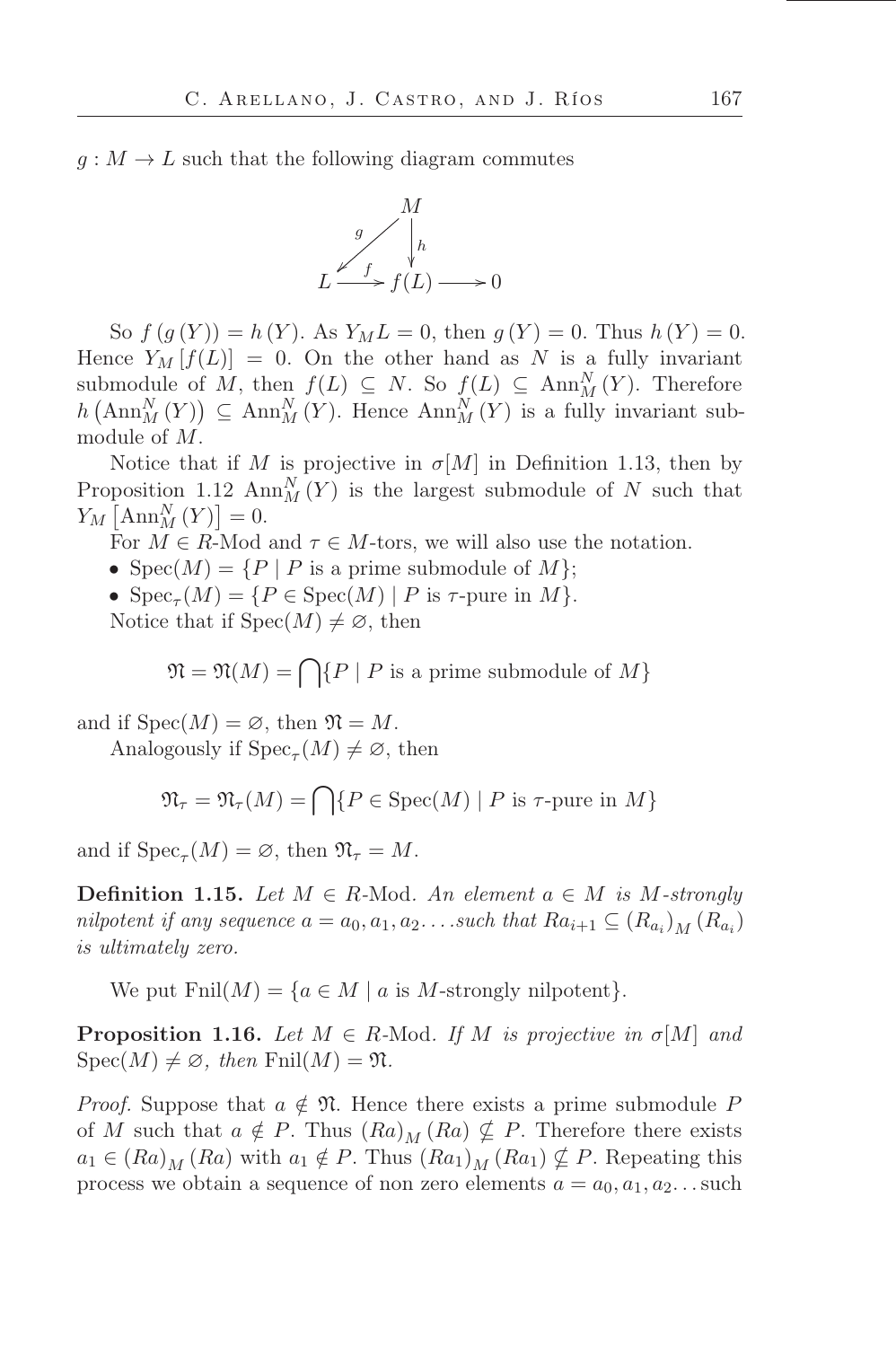that  $Ra_{i+1} \subseteq (Ra_i)_M (Ra_i)$ . Hence a is not M-strongly nilpotent. So  $a \notin \text{Finl}(M)$ . Thus Fnil $(M) \subseteq \mathfrak{N}$ . Now let  $a \notin \text{Finl}(M)$ , then there exists a sequence  $a = a_0, a_1, a_2$ ... such that  $Ra_{i+1} \subseteq (Ra_i)_M (Ra_i)$  for all *i*. If  $A = \{a = a_0, a_1, a_2, \ldots, a_n, \ldots\}$ , then  $A \cap \{0\} = \emptyset$ . Using Zorn's lemma we may choose a fully invariant submodule P of M maximal with respect to having  $A \cap P = \emptyset$ . We claim that P is prime in M. In fact, let K and L be fully invariant submodules of M such that  $P \subsetneq K$ and  $P \subseteq L$ . Therefore there exist  $a_i \in K \cap A$  and  $a_j \in L \cap A$ . So we may suppose that  $j \geq i$ . So  $j = i + r$  for some integer  $r \geq 0$ . Since  $Ra_{i+1} \subseteq (Ra_i)_M (Ra_i)$ , then  $Ra_j \subseteq (Ra_i)_M (Ra_i) \subseteq K$ . Thus  $a_j \in K \cap L$ . Hence  $a_{i+1} \in Ra_{i+1} \subseteq (Ra_i)_M (Ra_i) \subseteq K_M L$ . Therefore  $K_M L \nsubseteq P$ . So P is prime in M. Moreover  $A \cap P = \emptyset$ . Thus  $a \notin P$ . So  $a \notin \mathfrak{N}$ . Thus  $\mathfrak{N} \subseteq \mathrm{Finil}(M)$ .

**Lemma 1.17.** *Let*  $M \in R$ *-Mod be projective in*  $\sigma[M]$  *and*  $\tau \in M$ *-tors. If* C and B are fully invariant submodules of M, then  $\overline{\overline{C}_M B} = \overline{C_M B}$ .

*Proof.* By [5, Proposition 1.3] we have that  $C_M B \subseteq \overline{C}_M B$ . So  $\overline{C_M B} \subseteq$  $\overline{\overline{C}_{M}B}$ . As  $C_{M}B \subseteq \overline{C_{M}B}$ , then by Proposition 1.12.  $C_{M}(B + \overline{C_{M}B}) =$  $C_M B + C_M (\overline{C_M B}) \subseteq \overline{C_M B}$ . By [3, Proposition 5.5] we have that  $C_M\left(\frac{B+\overline{C_M}B}{\overline{C_M}B}\right)$  $C_M B$  $\left( \begin{array}{c} 0 \end{array} \right) = 0.$  We claim that  $\overline{C}_M \left( \frac{B + \overline{C_M}B}{\overline{C_M}B} \right)$  $C_M B$  $= 0$ . In fact let  $f: M \to \frac{B+CMB}{CMB}$  be a morphism, then  $f(C) = 0$ . So we can define the morphism  $\hat{f} : \frac{M}{C} \to \frac{B+C_M B}{C_M B}$  such that  $\hat{f}(x+C) = f(x)$ . As  $\overline{C}/C \in \mathbb{T}_{\tau}$  and  $B+C_M B$  $\frac{+C_{M}B}{C_{M}B} \subseteq \frac{M}{C_{M}}$  $\frac{M}{C_{MB}} \in \mathbb{F}_{\tau}$ . Thus  $\widehat{f}(\overline{C}/C) = 0$ . Hence  $0 = \widehat{f}(x + C) = f(x)$ for all  $x \in \overline{C}$ . Hence  $\widehat{f}(\overline{C}) = 0$ . Therefore  $\overline{C}_M \left( \frac{B + \overline{C_M} B}{\overline{C_M} B} \right)$  $C_M B$  $= 0$ . Hence by [3, Proposition 5.5] we have that  $\overline{C}_M(B+\overline{C_MB}) \subseteq \overline{C_MB}$ . Thus  $\overline{C}_M B \subseteq \overline{C_M B}$ . Hence  $\overline{C}_M B \subseteq \overline{C_M B}$ . Therefore  $\overline{C}_M B = \overline{C_M B}$ .

### 2.  $\tau$ -Nilpotence of  $\mathfrak{N}_{\tau}$

In this section we use the  $\tau$ -noetherian modules and we give equivalent conditions for  $\mathfrak{N}_{\tau}$  to be  $\tau$ -nilpotent. Although much more difficult we give necessary and sufficient conditions for the  $\tau$ -nilpotence under the hypothesis that M is a finitely generated R-module with  $\tau$ -Krull dimension. These results extend the results given by Albu, Krause and Teply in [1, Proposition 3.3 and Theorem 4.5].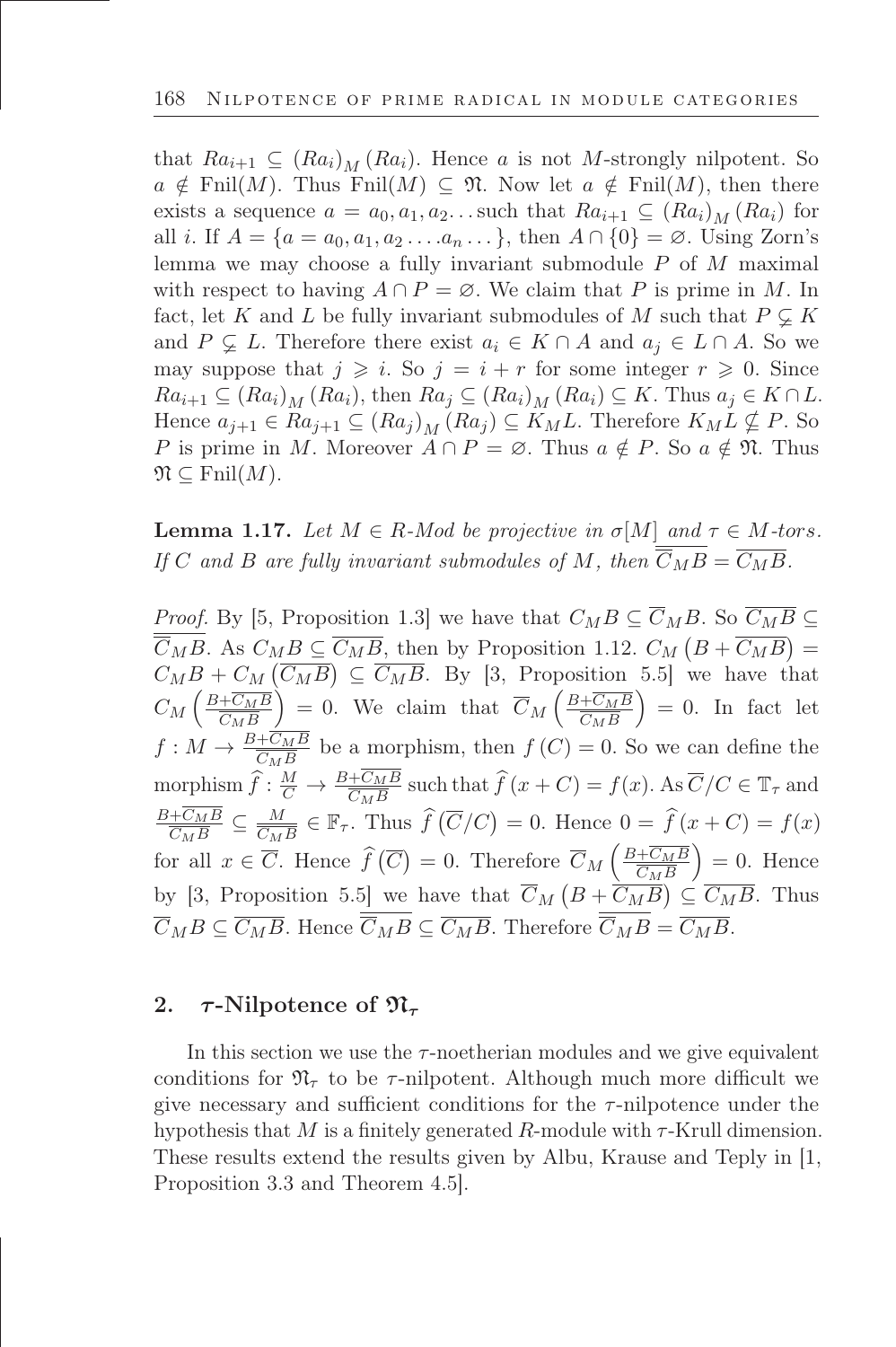#### $\tau$ -Noetherian modules

The following definition was given in [6, Definition 1.1].

We say that an R-module M is  $\tau$ -noetherian if the lattice  $\text{Sat}_{\tau}(M)$ satisfies the ascending chain condition.

**Lemma 2.1.** *Let*  $M \in R$ *-Mod,*  $\tau \in M$ *-tors and*  $N \in \sigma[M]$ *. If*  $N \in \mathbb{F}_{\tau}$ *, then* Ann $_M(N)$  *is*  $\tau$ -pure *in* M.

**Lemma 2.2.** Let  $M \in R$ -Mod be a projective generator in  $\sigma[M]$  and  $\tau \in M$ -tors. Suppose that P is maximal in the set of all  $\tau$ -pure fully *invariant submodules of* M*. Then* P *is a prime submodule of* M*.*

*Proof.* Let L and K be fully invariant submodules of M such that  $P \subseteq L$ ,  $P \subseteq K$  and  $L_M K \subseteq P$ . As M is projective, then by [3, Proposition 5.5]  $L_M (K/P) = 0$ . By [5, Proposition 1.9] we have that  $L \subseteq \text{Ann}_M (K/P)$ . Since M is generator of  $\sigma[M]$ , then Ann<sub>M</sub>  $(K/P) \neq M$ . On the other hand we know that  $P \subseteq L \subseteq \text{Ann}_{M}(K/P)$ . Moreover  $K/P$  is a  $\tau$ -torsion free module, then by Lemma 2.1 we have that  $\text{Ann}_{M}(K/P)$  is a fully invariant  $\tau$ -pure submodule of M. By the maximality of P we must have  $P = L = \text{Ann}_{M} (K/P)$ . So by [8, Remark 1.4] we have that P is a prime submodule of M.

Notice that the lemma 2.2 is not true in general. Consider the Example given in [7, Example 3.15]. The maximal fully invariant submodules  $L, K$ and N of  $M = E(S)$  are  $\xi$ -pure in M. But they are not prime submodules of M.

**Remark 2.3.** If  $M \in R - Mod$ ,  $\tau \in M$ -tors, and N is a fully invariant submodule of M, then  $\tau^N$  denotes the direct image of  $\tau$  in the category  $\sigma$  [M/N], where  $\mathbb{T}_{\tau^{N}} = \{L \in \sigma$  [M/N] |  $L \in \mathbb{T}_{\tau}\}$ . It is clear that  $\tau^N \in M/N$ -tors. Moreover, if  $L \in \sigma[M/N]$ , then  $\{K \subseteq L \mid$  $L/K \in \mathbb{F}_{\tau^N}$  = { $K \subseteq L \mid L/K \in \mathbb{F}_{\tau}$ }. In fact let  $K \subseteq L$  such that  $L/K \in \mathbb{F}_{\tau^N}$ . If  $L/K \notin \mathbb{F}_{\tau}$ , then there exists  $0 \neq L'/K \subseteq L/K$  such that  $L'/K \in \mathbb{T}_{\tau}$ . As  $L/K \in \sigma$  [M/N], then  $L'/K \in \mathbb{T}_{\tau^N}$ . So  $L/K \notin \mathbb{F}_{\tau^N}$ a contradiction. Therefore,  $L/K \in \mathbb{F}_{\tau}$  and  $\{K \subseteq L \mid L/K \in \mathbb{F}_{\tau^{N}}\}\subseteq$  ${K \subseteq L \mid L/K \in \mathbb{F}_{\tau} }.$ 

Analogously we prove that

$$
\{K \subseteq L \mid L/K \in \mathbb{F}_{\tau}\} \subseteq \{K \subseteq L \mid L/K \in \mathbb{F}_{\tau^N}\}.
$$

Notice that If M is projective in  $\sigma[M]$ ,  $\tau \in M$ -tors and  $I \subseteq A$  both are fully invariant submodules of M, then by Remark 2.3,  $\overline{\left(\frac{A}{I}\right)} = \frac{\overline{A}}{I}$  $\frac{A}{I}$ , where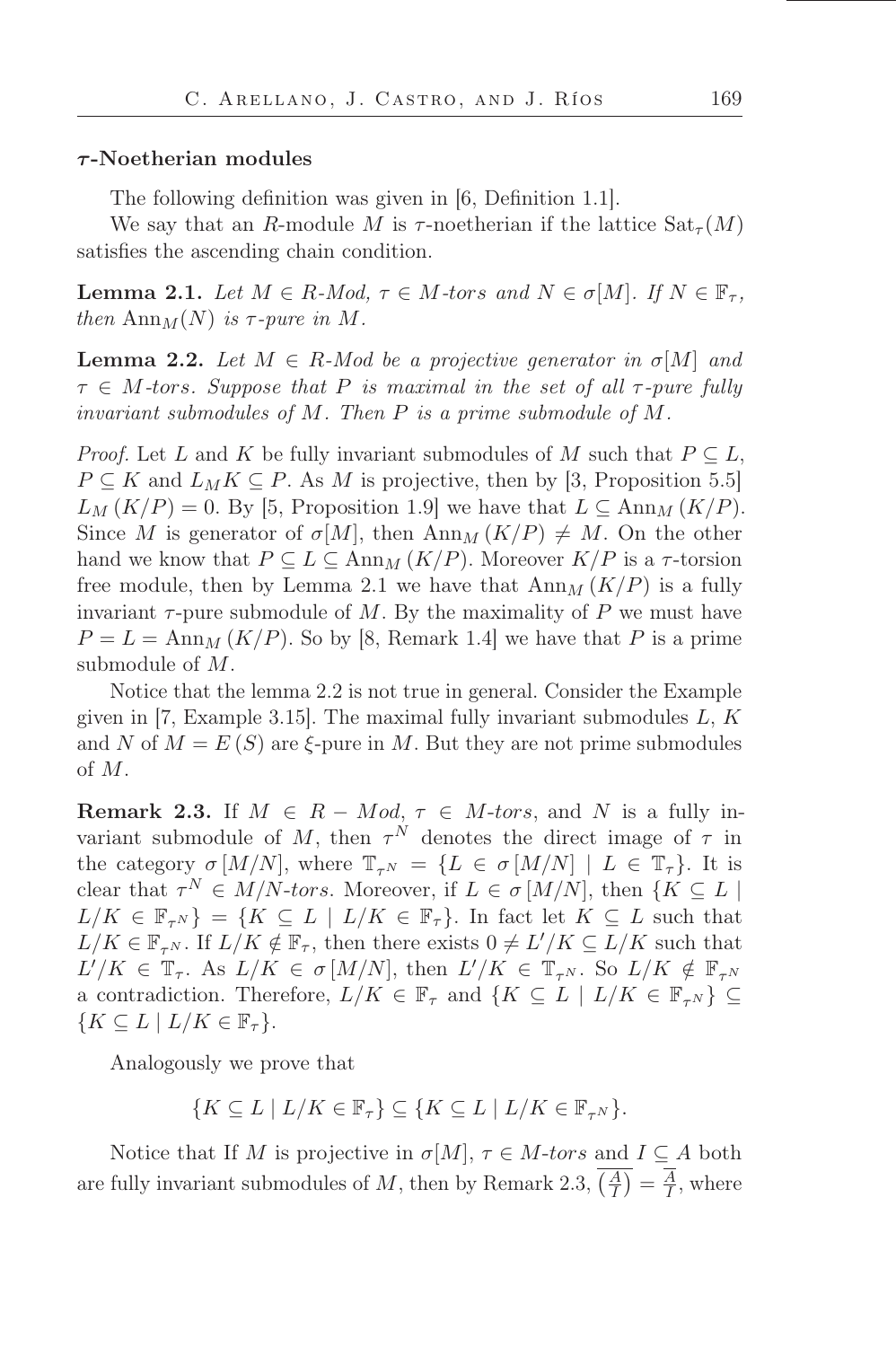$\left(\frac{A}{I}\right)$  is  $\tau^I$ -purification of  $\frac{A}{I}$  in  $\frac{M}{I}$  and  $\overline{A}$  is the  $\tau$ -purification of A in M. So we will denote by  $\frac{A}{I}$  the  $\tau^I$ -purification of  $\frac{A}{I}$  in  $\frac{M}{I}$ .

**Proposition 2.4.** Let  $M \in R$ -Mod be projective in  $\sigma[M]$  and  $\chi \neq \tau \in M$ tors. If  $M$  is  $\tau$ -noetherian, then the following conditions are equivalent.

i)  $\mathfrak{N}_{\tau}^k \subseteq t_{\tau}(M)$  for some integer  $k > 0$ .

ii) For each fully invariant submodule  $A$  of  $M$ , there exists an integer  $k > 0$  such that  $(\mathfrak{N}_{\tau}^k)_M \overline{A} \subseteq \overline{(\mathfrak{N}_{\tau})_M A}.$ 

 $iii)$  For each fully invariant submodule  $A$  of  $M$  that is contained in  $\mathfrak{N}_{\tau}$ , there exists an integer  $k > 0$  such that  $(\mathfrak{N}_{\tau}^{k})_{M} \overline{A} \subseteq \overline{(\mathfrak{N}_{\tau})_{M} A}$ . *Proof. i*)  $\Rightarrow$  *ii*) As  $\mathfrak{N}_{\tau}^k \subseteq t_{\tau}(M)$ , then by [5, Proposition 1,3], we have that  $(\mathfrak{N}_{\tau}^{k})_{M} \overline{A} \subseteq (t_{\tau}(M))_{M} \overline{A}$ . Since  $t_{\tau}(M)$  is fully invariant submodule of M, then  $(t_\tau(M))_M \overline{A} \subseteq t_\tau(M)$ . Thus  $(\mathfrak{N}^k_\tau)_M \overline{A} \subseteq t_\tau(M)$ . We know that  $\overline{0} = t_{\tau}(M)$ . As  $\overline{(\mathfrak{N}_{\tau})_{M} A}$  is  $\tau$ -pure in M, then  $t_{\tau}(M) \subseteq \overline{(\mathfrak{N}_{\tau})_{M} A}$ . Hence  $(\mathfrak{N}_{\tau}^k)_M \ \overline{A} \subseteq \overline{(\mathfrak{N}_{\tau})_M A}.$ 

 $ii) \Rightarrow iii$  It is clear.

 $iii) \Rightarrow i$ ) Since  $\tau \neq \chi$ , then  $t_{\tau}(M) \subseteq M$ . Moreover  $t_{\tau}(M)$  is a  $\tau$ pure fully invariant submodule of  $M$ . As  $M$  is  $\tau$ -noetherian, then there exists a maximal fully invariant submodule Q of M such that Q is  $\tau$ pure in  $M$ . By Lemma 2.2. we have that  $Q$  is a prime submodule of  $M$ . Hence  $\mathfrak{N}_{\tau} \subseteq Q \subsetneq M$ . Suppose that there exists a  $\tau$ -pure fully invariant submodule I of M such that  $I \subseteq \mathfrak{N}_{\tau}$ , but  $\mathfrak{N}_{\tau}^j \nsubseteq I$  for all  $j > 0$ . As M is  $\tau$ -netherian we can choose I maximal with respect to this property. It is clear that  $I \subseteq \mathfrak{N}_{\tau}$ . So  $\mathfrak{N}_{\tau}/I \neq 0$ . As  $\mathfrak{N}_{\tau}/I \in \mathbb{F}_{\tau}$  and M is  $\tau$  noetherian, then by [6, Proposition 2.7] we have that  $Ass_M(\mathfrak{N}_\tau/I) \neq \emptyset$ . Let  $P \in$ Ass<sub>M</sub>  $(\mathfrak{N}_{\tau}/I)$ , then  $\text{Ann}_{M}^{(\mathfrak{N}_{\tau}/I)}(P) = \sum \{ \frac{N'}{I} \subseteq \frac{\mathfrak{N}_{\tau}}{I} \mid P_{M} \frac{N'}{I} = 0 \} \neq 0$ . So we put  $\text{Ann}_M^{(\mathfrak{N}_\tau/I)}(P) = \frac{A}{I}$  $\frac{A}{I}$ . Thus  $P_M \frac{A}{I} = 0$ . By [3, Proposition 5.5] we have that  $P_M A \subseteq I$ . We claim that A is a fully invariant submodule of M. In fact as  $A \subseteq \mathfrak{N}_{\tau}$ , then by [5, Proposition 1.3] we have that  $A_M M \subseteq (\mathfrak{N}_{\tau})_M M =$  $\mathfrak{N}_{\tau}$  since  $\mathfrak{N}_{\tau}$  is fully invariant submodule of M. As  $I \subseteq A$  and  $I_M M = I$ , then  $I = I_M M \subseteq A_M M$ . Hence  $\frac{A_M M}{I} \subseteq \frac{\mathfrak{N}_{\tau}}{I}$ . By [3, Proposition 5.6] we have that  $P_M(A_MM) = (P_MA)_M M \subseteq I_MM = I$ . Hence by [3, Proposition 5.5]  $P_M\left(\frac{A_M M}{I}\right)$  $= 0$ . Thus  $\frac{A_M M}{I} \subseteq \text{Ann}_M^{(\mathfrak{N}_\tau/I)}(P) = \frac{A}{I}$  $\frac{A}{I}$ . Hence  $A_M M \subseteq A$ . Therefore A is a fully invariant submodule of M. Since  $P \in \text{Ass}_{M}(\mathfrak{N}_{\tau}/I)$ , then there exists  $N'/I \subseteq \mathfrak{N}_{\tau}/I$  such that  $P =$ Ann<sub>M</sub>(N''/I) for all  $0 \neq N''/I \subseteq N'/I$ . By lemma 2.1 we have that P is  $\tau$ -pure in M. As P is prime, then  $\mathfrak{N}_{\tau} \subseteq P$ . So by [5, Proposition 1.3] we have that  $(\mathfrak{N}_{\tau})_M A \subseteq P_M A$ . Thus  $(\mathfrak{N}_{\tau})_M A \subseteq I$ . On the other hand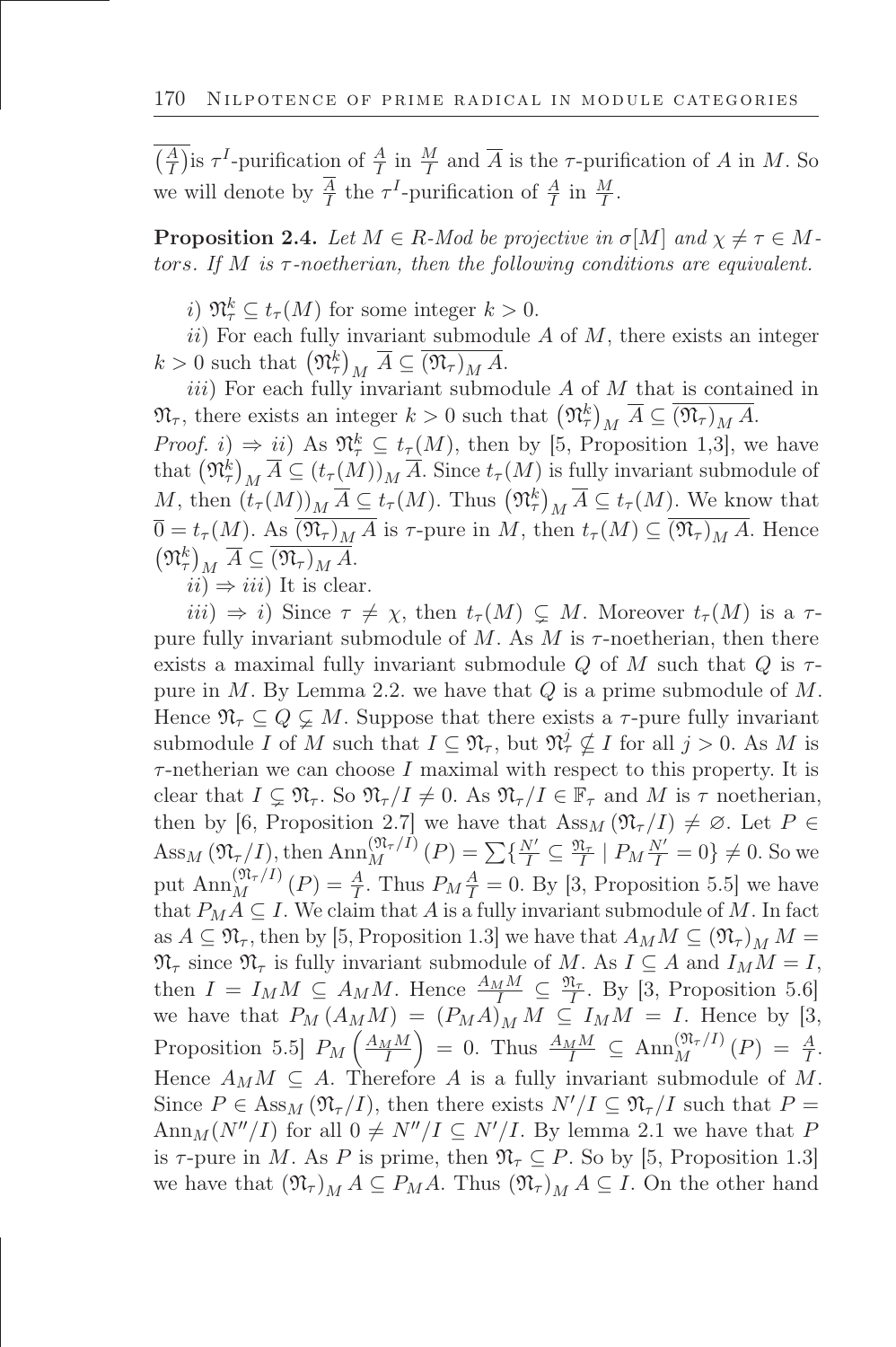we know that  $A \subseteq \mathfrak{N}_{\tau}$ . By hypothesis, there exists an integer  $k > 0$ such that  $(\mathfrak{N}_{\tau}^k)_M \overline{A} \subseteq \overline{(\mathfrak{N}_{\tau}^k)_M A} \subseteq \overline{I} = I$ . Moreover as  $\mathfrak{N}_{\tau}$  is  $\tau$ -pure, then  $\overline{A} \subseteq \mathfrak{N}_{\tau}$ . Since  $t_{\tau}(M/A) = \overline{A}/A$ , then  $\overline{A}/A$  is a fully invariant submodule of  $M/A$ . Hence by [14, Lemma 17] we have that  $\overline{A}$  is a fully invariant submodule of M. Since  $I \subsetneq A \subseteq \overline{A} \subseteq \mathfrak{N}_{\tau}$ , our choice of I implies  $\mathfrak{N}_{\tau}^q \subseteq \overline{A}$  for some  $q > 0$ . By [5, Proposition 1.3] we have that  $(\mathfrak{N}_{\tau}^k)_M \mathfrak{N}_{\tau}^q \subseteq (\mathfrak{N}_{\tau}^k)_M \overline{A} \subseteq I$ . Hence  $\mathfrak{N}_{\tau}^{k+q} \subseteq I$  which is a contradiction. Therefore, every  $\tau$ -pure fully invariant submodule of M contains a power of  $\mathfrak{N}_{\tau}$ , so in particular,  $\mathfrak{N}_{\tau}^k \subseteq t_{\tau}(M)$  for some  $k > 0$ .

## Modules with  $\tau$ -Krull dimension

Let  $M \in R$ -Mod and  $\tau \in M$ -tors. For  $X \subseteq \text{Hom}(M, M)$ , let  $\mathcal{A}_{X_{\tau}} =$  $f \in X$  {ker f | ker f is  $\tau$ -pure in M}. We consider the set  $\tau$ - $\mathcal{A}_M = \{ \mathcal{A}_{X_\tau} \mid$  $X \subseteq \text{Hom}(M, M)$ .

The following definition was given in [7, Definition 3.1].

**Definition 2.5.** *Let*  $M \in R$ *-Mod and*  $\tau \in M$ *-tors. We say* M *satisfies the ascending chain condition (ACC) on*  $\tau$ -pure annihilators, if  $\tau$ - $\mathcal{A}_M$ *satisfies ACC. If*  $\tau = \xi$ *, we say that* M *satisfies ACC* on annihilators.

**Proposition 2.6.** *Let*  $M \in \mathbb{R}$ -*Mod be projective in*  $\sigma[M]$  *and*  $\tau \in M$ -tors. *If* M *is semiprime and* M *has* τ *-Krull dimension, then* M *satisőes ACC on annihilators.*

*Proof.* As M has  $\tau$ -Krull dimension, then by [7, Corollary 2.13] we have that N contains a monoform submodule for all  $0 \neq N \in \sigma[M]$ . By [7, Proposition 3.8] we have that M is non M-singular, moreover as M has finite uniform dimension. So by [7, Proposition 3.6] we have that  $M$ satisfies ACC on annihilators.

**Corollary 2.7.** Let  $M \in R$ -Mod be projective in  $\sigma[M]$  and let  $\tau \in$ M*-*tors*. If* M *is semiprime and* M *has* τ *-Krull dimension, then* M *has a finite number of minimal prime submodules*  $P_1, P_2, \ldots, P_n$  *and*  $P_1 \cap P_2 \cap \cdots \cap P_n = 0.$ 

*Proof.* By Proposition 2.6. we have that M satisfies ACC on annihilators. So by [8, Theorem 2.2.] the result is clear.

**Proposition 2.8.** *Let*  $M \in \mathbb{R}$ *-Mod be projective in*  $\sigma[M]$  *and*  $\tau \in M$ *-tors. If*  $M \in \mathbb{F}_{\tau}$  *and*  $M$  *has*  $\tau$ -*Krull dimension such that*  $\mathfrak{N} = 0$ *, then*  $\mathfrak{N}_{\tau} = 0$ *.*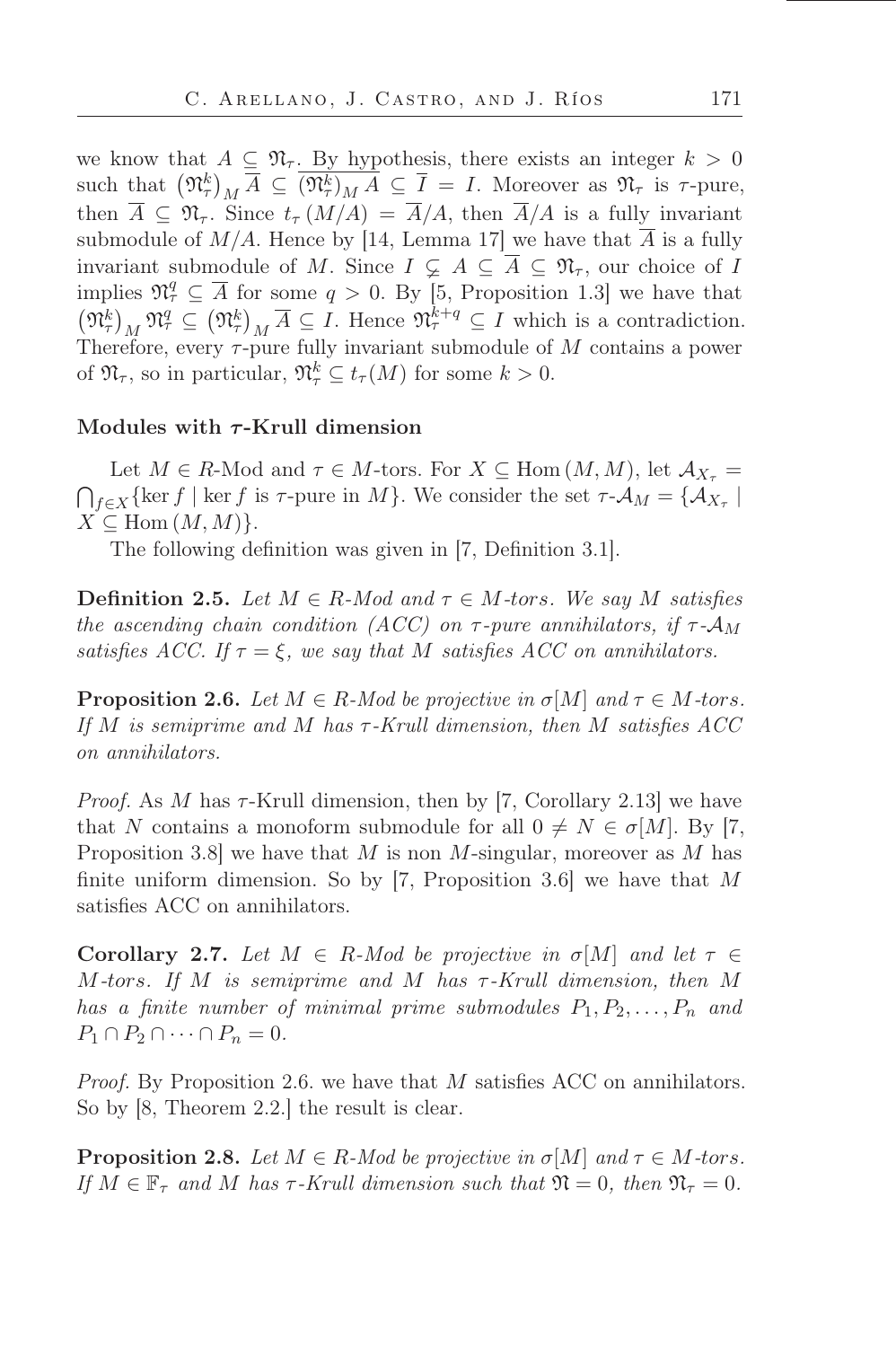*Proof.* We suppose that  $0 = \mathfrak{N} = \bigcap \{P \mid P \text{ is prime submodule of } M\}$ . So M is semiprime module. Moreover by the proof of [9, Proposition 1.12] we have that every prime submodule  $P$  of  $M$  contains a minimal prime submodule. Hence by Corollary 2.7 we have that  $P_1 \cap P_2 \cap \cdots \cap P_n = 0$  where  $P_i$  is a minimal prime submodule of M. Moreover, by [9, Lemma 1.23] we have that  $P_i = \text{Ann}_M(\bigcap_{i\neq i}P_i)$ . As  $M \in \mathbb{F}_{\tau}$ , then by Lemma 2.1  $P_i$ is  $\tau$ -pure in M for  $i = 1, 2, \ldots, n$ . Thus  $\mathfrak{N}_{\tau} \subseteq P_1 \cap P_2 \cap \cdots \cap P_n = 0$ . So  $\mathfrak{N}_{\tau}=0.$ 

Notice that if M is as in Proposition 2.8, then every minimal  $\tau$ -pure prime submodule  $P$  of  $M$  is a minimal prime submodule of  $M$ . In fact let P be a minimal prime submodule of M. By [9, Proposition 1.12] we have that there exists a minimal prime submodule  $P'$  of M such that  $P' \subseteq P$ . As  $P'$  is  $\tau$ -pure, then  $P' = P$ .

**Lemma 2.9.** Let  $M \in \mathbb{R}$ -Mod be projective in  $\sigma[M]$  and let  $\tau \in M$ -tors. *If*  $M \in \mathbb{F}_{\tau}$  and M has  $\tau$ -Krull dimension such that  $\mathfrak{N}_{\tau} \neq 0$ , then  $\mathfrak{N}_{\tau}$ *contains a non zero fully invariant submodule* I of M such that  $I_M I = 0$ .

*Proof.* By Proposition 2.8 we have that  $\mathfrak{N} \neq 0$ . Moreover  $\mathfrak{N} \subseteq \mathfrak{N}_{\tau}$ . If  $\mathfrak{N}_M\mathfrak{N}=0$ , then we have finished. Suppose that  $\mathfrak{N}_M\mathfrak{N}\neq 0$ , then there exists  $f : M \to \mathfrak{N}$  such that  $f(\mathfrak{N}) \neq 0$ . So there exists  $n \in \mathfrak{N}$  such that  $0 \neq a = f(n)$ . Hence  $0 \neq Ra$ . If  $(Ra)_M (Ra) \neq 0$ , then there exists  $0 \neq a_1 \in (Ra)_M (Ra)$ . Thus  $(Ra_1)_M (Ra_1) \subseteq (Ra)_M (Ra)$ . So we obtain a succession  $a = a_0, a_1, \ldots, a_i, a_{i+1}$  such that  $a_{i+1} \in (Ra_i)_M (Ra_i)$ . Since  $a \in \mathfrak{N}$ , then by Proposition 1.16 we have that  $a \in \text{Finl}(M)$ . Hence there exits n such that  $a_n \neq 0$  such that  $(Ra_n)_M (Ra_n) = 0$ . As  $Ra_n \subseteq \mathfrak{N}$ , then  $(Ra_n)_M M \subseteq \mathfrak{N}$  and  $(Ra_n)_M M$  is a fully invariant submodule of M. Moreover as M is projective in  $\sigma[M]$  by [3, Proposition 5.5] we have that  $[(Ra_n)_M M]_M [(Ra_n)_M M] = [(Ra_n)_M (M_M Ra_n)]_M M \subseteq$  $[(Ra_{n})_{M} Ra_{n}]_{M} M = 0.$  So  $I = (Ra_{n})_{M} M$ .

**Lemma 2.10.** Let  $M \in \mathbb{R}$ -Mod be projective in  $\sigma[M]$ . Suppose that A, B *are submodules of* M *and* I *is a fully invariant submodule of* M *such that*  $I \subseteq A, I \subseteq B$ , then  $\left(\frac{A}{I}\right)_{M/I} \left(\frac{B}{I}\right) = \frac{A_M B + I}{I}$ .

*Proof.* Let  $F: M/I \to B/I$  be a morphism. As M is projective in  $\sigma[M]$ , then there exists a morphism  $f : M \to B$  such that the following diagram commutes

$$
M \xrightarrow{\pi_1} M/I
$$
  
\n
$$
\downarrow f \qquad \qquad \downarrow F
$$
  
\n
$$
B \xrightarrow{\pi_2} B/I \longrightarrow 0
$$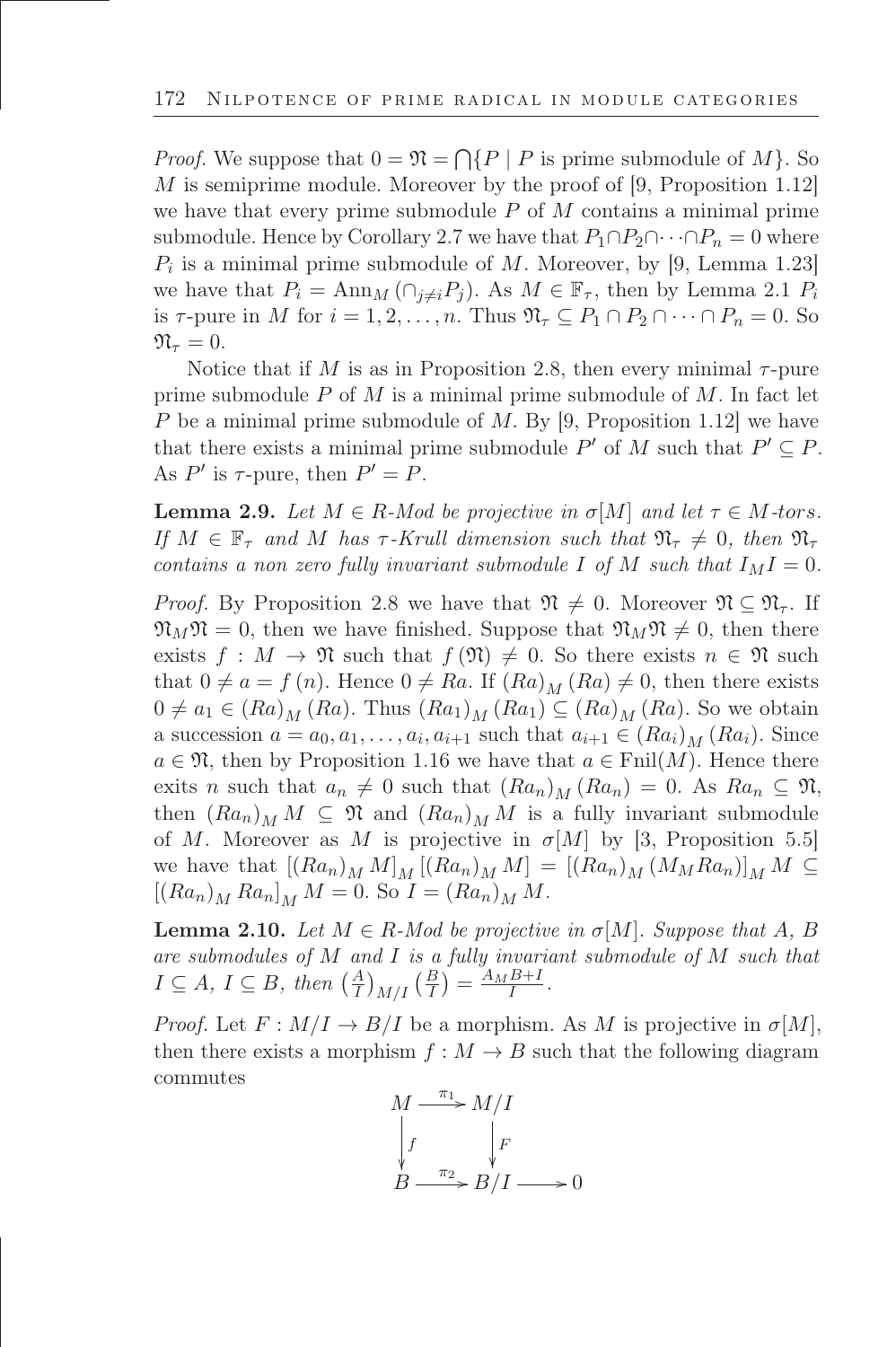So  $\pi_2 \circ f = F \circ \pi_1$ . As  $(\pi_2 \circ f)(A) = \pi_2(f(A)) = \frac{f(A)+I}{I}$  and I  $(F \circ \pi_1)(A) = F(\pi_1(A)) = F(A/I), \text{ then } F(A/I) = \frac{f(A)+I}{I} \subseteq \frac{A_M B+I}{I}.$ Thus  $\left(\frac{A}{I}\right)_{\frac{M}{I}}$  $\left(\frac{B}{I}\right) \subseteq \frac{A_M B + I}{I}$ . Inversely let  $f : M \to B$  be a morphism. As I is fully invariant submodule of  $M$ , then we can define the morphism  $\widehat{f}: M/I \to B/I$  such that  $\widehat{f}(x + I) = f(x) + I$ . So  $\widehat{f}(A/I) = \frac{f(A)+I}{I} \subseteq$  $\left(\frac{A}{I}\right)_{\frac{M}{I}}$  $\left(\frac{B}{I}\right)$ . Thus  $\frac{A_{M}B+I}{I} \subseteq \left(\frac{A}{I}\right)_{\frac{M}{I}}$  $\left(\frac{B}{I}\right)$ . So  $\left(\frac{A}{I}\right)$   $\frac{M}{I}$  $\left(\frac{B}{I}\right) = \frac{A_M B + I}{I}.$ 

**Corollary 2.11.** *Let*  $M \in R$ *-Mod be projective in*  $\sigma[M]$ *. Suppose that* A *is a submodule of* M *and* I *is a fully invariant submodule of* M *such that*  $I \subseteq A$ , then  $\left(\frac{A}{I}\right)^r = \frac{A^r + I}{I}$  $\frac{+1}{I}$ .

We consider the following condition:

(2) If A and B are fully invariant submodules of M, such that  $B \subseteq \mathfrak{N}_{\tau}$ , then  $B_M^r \overline{A} \subseteq \overline{B_M A}$  for some integer  $r > 0$ .

**Proposition 2.12.** Let  $M \in R$ -Mod be projective in  $\sigma[M]$  and let  $\tau \in M$ tors*. If* M *has* τ *-Krull dimension and* M *satisőes the property* (A)*, then the following conditions hold.*

i) For any fully invariant submodule I of M such that  $I \subseteq \mathfrak{N}_{\tau}$ , the factor module  $M/I$  satisfies  $(\mathfrak{A})$ 

ii) The  $\tau$ -purification of a  $\tau$ -nilpotent fully invariant submodule I of M is  $\tau$ -nilpotent.

*Proof.* i) Let I be a fully invariant submodule of M such that  $I \subseteq \mathfrak{N}_{\tau}$ . We put  $\mathfrak{N}_{\tau^I}(M/I) = \bigcap \{P/I \mid P/I \in \text{Spec}_{\tau^I}(M/I), \text{where } \tau^I \in \frac{M}{I}\}$  $\frac{M}{I}$ -tors }. We claim that  $\mathfrak{N}_{\tau^I}(M/I) = \frac{\mathfrak{N}_{\tau}}{I}$ . In fact, since  $I \subseteq \mathfrak{N}_{\tau}$ , then  $I \subseteq P$  for all  $P \in \text{Spec}_{\tau}(M)$ . So by Remark 2.3 and [14, Proposition 1.8] we have that  $\frac{\cap \{P|P \in \text{Spec}_{\tau}(M)\}}{I} = \bigcap \{P/I \mid P/I \in \text{Spec}_{\tau^I}(M/I)\}.$  Thus  $\mathfrak{N}_{\tau^I}(M/I) =$  $\frac{\mathfrak{N}_{\tau}}{I}$ . Now let  $\mathbb{A} = A/I$  and  $\mathbb{B} = B/I$  be fully invariant submodules of  $M/I$ such that  $\underline{\mathbb{B}} \subseteq \mathfrak{N}_{\tau^I}(M/I)$ . Hence  $\frac{B}{I} \subseteq \frac{\mathfrak{N}_{\tau}}{I}$ . So  $B \subseteq \mathfrak{N}_{\tau}$ . By hypothesis  $B_M^r \overline{A} \subseteq \overline{B_M A}$  for some integer  $r > 0$ . On the other hand we have that  $(\mathbb{B})_{M/I}^r \overline{\mathbb{A}} = (\frac{B}{I})_{M/I}^r (\overline{\frac{A}{I}})$  by Remark 2.3. Now by Lemma 2.10 and Corollary 2.11 we have that

$$
\left(\frac{B}{I}\right)^r_{M/I} \overline{\left(\frac{A}{I}\right)} = \left(\frac{B^r + I}{I}\right)_{M/I} \overline{\left(\frac{A}{I}\right)} = \left(\frac{B^r + I}{I}\right)_{M/I} \left(\frac{\overline{A}}{I}\right)
$$

$$
= \frac{(B^r + I)_M \overline{A} + I}{I}.
$$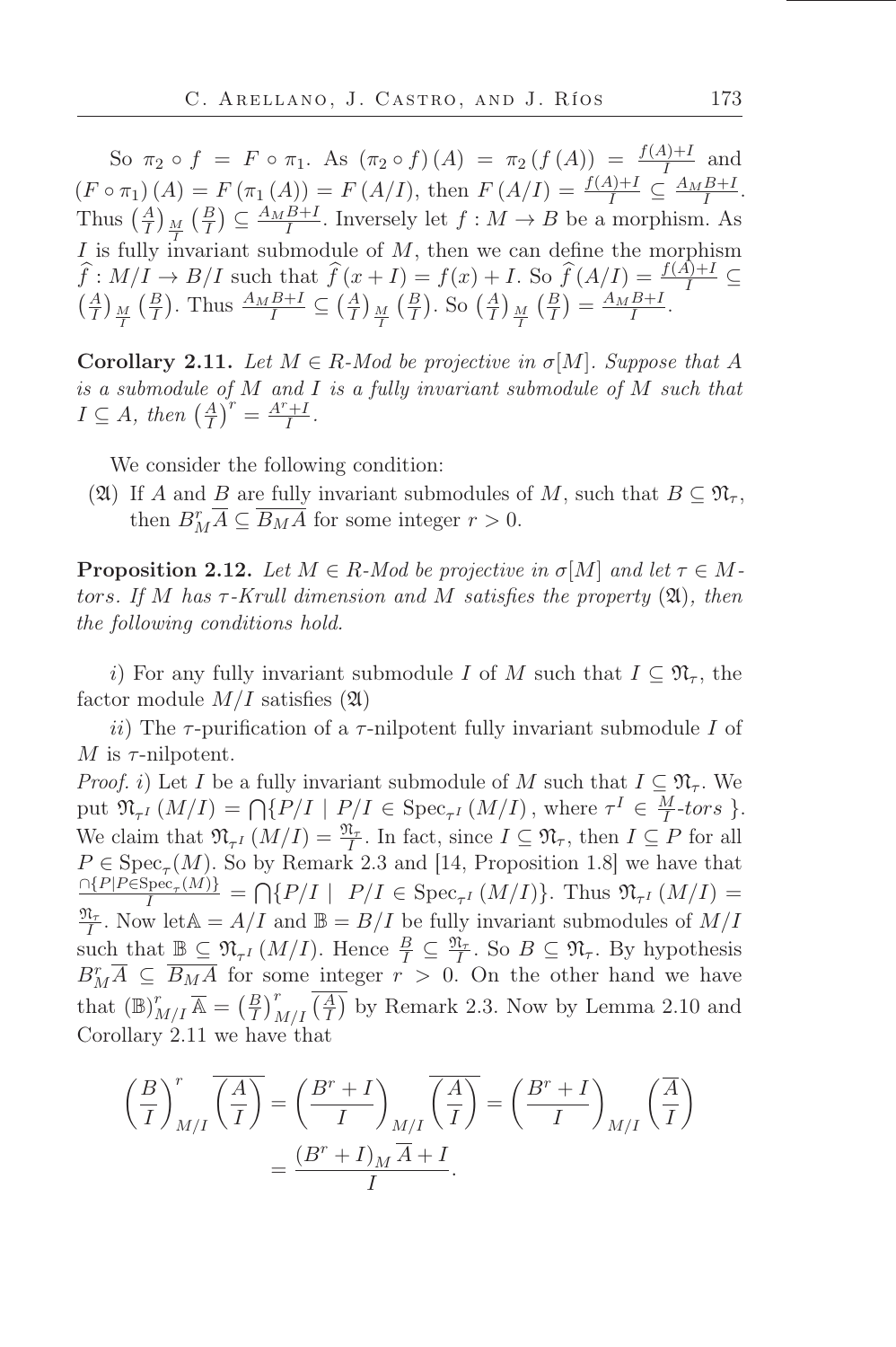By [5, Proposition 1.3] we have that

$$
\frac{(B^r + I)_M \overline{A} + I}{I} = \frac{B^r M \overline{A} + I_M \overline{A} + I}{I} = \frac{B^r M \overline{A} + I}{I} \subseteq \frac{\overline{B_M A} + I}{I}
$$

$$
\subseteq \frac{\overline{B_M A + I}}{I} = \overline{\left(\frac{B}{I}\right)_{M/I}} \left(\frac{A}{I}\right) = \overline{\mathbb{B}_{M/I}} \mathbb{A}.
$$

Thus  $(\mathbb{B})_{M/I}^r \overline{\mathbb{A}} \subseteq \overline{\mathbb{B}_{M/I}\mathbb{A}}$ .

ii) Let A be a fully invariant submodule of M, such that A is  $\tau$ nilpotent, then there exists an integer  $n > 0$ , such that  $A^n \subset t_\tau(M)$ . Hence  $A^n \subseteq P$  for all  $P \in \text{Spec}_{\tau}(M)$ . Then  $A \subseteq P$  for all  $P \in \text{Spec}_{\tau}(M)$ . So  $A \subseteq \mathfrak{N}_{\tau}$ . Now, we suppose that A has index of  $\tau$ -nilpotency  $\mathfrak{v}(A) = n$ . If  $n = 1$ , then  $\overline{A^1} = \overline{A} \subseteq \overline{t_\tau(M)} = t_\tau(M)$ . Thus  $\overline{A}$  is  $\tau$ -nilpotent. Let  $n > 1$ , and suppose that the assertion has been established for any  $\tau$ nilpotent fully invariant submodule of  $M$  of  $\tau$ -nilpotency index  $\lt n$ . As  $A \subseteq \mathfrak{N}_{\tau}$ , then  $\overline{A} \subseteq \overline{\mathfrak{N}_{\tau}} = \mathfrak{N}_{\tau}$ . On the other hand as  $\frac{A}{A} = t_{\tau} (M/A)$ , then by [14, Lemma 17] we have that  $\overline{A}$  is fully invariant submodule of M. So by hypothesis we have that there exists  $r > 0$  such that  $(\overline{A})_M^r \overline{A} \subseteq \overline{\overline{A}_M A}$ . By Lemma 1.17 we have that  $\overline{A}_{M}A = \overline{A_{M}A} = \overline{A^2}$ . Thus  $(\overline{A})_M^r \overline{A} \subseteq \overline{A^2}$ . As  $\mathfrak{v}(A^2) < \mathfrak{v}(A) = n$ , then by induction hypothesis there exists an integer  $m > 0$ , such that  $(\overline{A^2})^m \subseteq t_\tau(M)$ . As  $(\overline{A})^{r+1} \subseteq \overline{A^2}$ , then  $[(\overline{A})^{r+1}]^m \subseteq$  $\left[\overline{A^2}\right]^m \subseteq t_\tau(M)$ . Therefore  $\left(\overline{A}\right)^{(r+1)m} \subseteq t_\tau(M)$ .

For  $M \in R$ -Mod and  $\tau \in M$ -tors, we consider the following condition: (B)  $\text{Ann}_M^N(\mathfrak{N}_\tau) \neq 0$  for any nonzero  $N \in \sigma[M]$  such that  $N \in \mathbb{F}_\tau$ .

**Lemma 2.13.** Let  $M \in R$ -Mod be projective in  $\sigma[M]$  and  $\tau \in M$ -tors. *If* M *satisfies the property*  $(\mathfrak{B})$ *, then*  $M/C$  *satisfies the property*  $(\mathfrak{B})$  *for all fully invariant submodule* C *of* M *with*  $C \subseteq \mathfrak{N}_{\tau}$ .

*Proof.* Let C be a fully invariant submodule of M with  $C \subset \mathfrak{N}_{\tau}$ . By [6, Proposition 1.5] we have that  $M/C$  is is projective in  $\sigma$  [M/C]. Moreover  $\sigma [M/C] \subseteq \sigma [M]$ . Let  $L \in \sigma [M/C]$  such that  $L \in \mathbb{F}_{\tau}$ . As  $L \in \sigma [M]$ , then by Remark 2.3  $L \in \mathbb{F}_{\tau}$ . So by hypothesis  $\text{Ann}_M^N(\mathfrak{N}_{\tau}) \neq 0$ . Hence there exists  $0 \neq L' \subseteq L$  such that  $(\mathfrak{N}_{\tau})_M L' = 0$ . We claim that  $(\mathfrak{N}_{\tau^C}(M/C))_{M/C}L' = 0.$  In fact as  $C \subseteq \mathfrak{N}_{\tau}$ , then  $C \subseteq P$  for all  $P \in \text{Spec}_{\tau}(M)$ . So by Remark 2.3 we have that  $\mathfrak{N}_{\tau} C (M/C) = \frac{\mathfrak{N}_{\tau}}{C}$ . So  $(\mathfrak{N}_{\tau C} (M/C))_{M/C} L' = (\frac{\mathfrak{N}_{\tau}}{C})_{M/C} L'$ . Let  $f : \frac{M}{C} \to L'$  be a morphism, then  $f \circ \pi \in \text{Hom}_{R}(M, L')$ , where  $\pi : M \to M/C$  is the canonical epimorphism.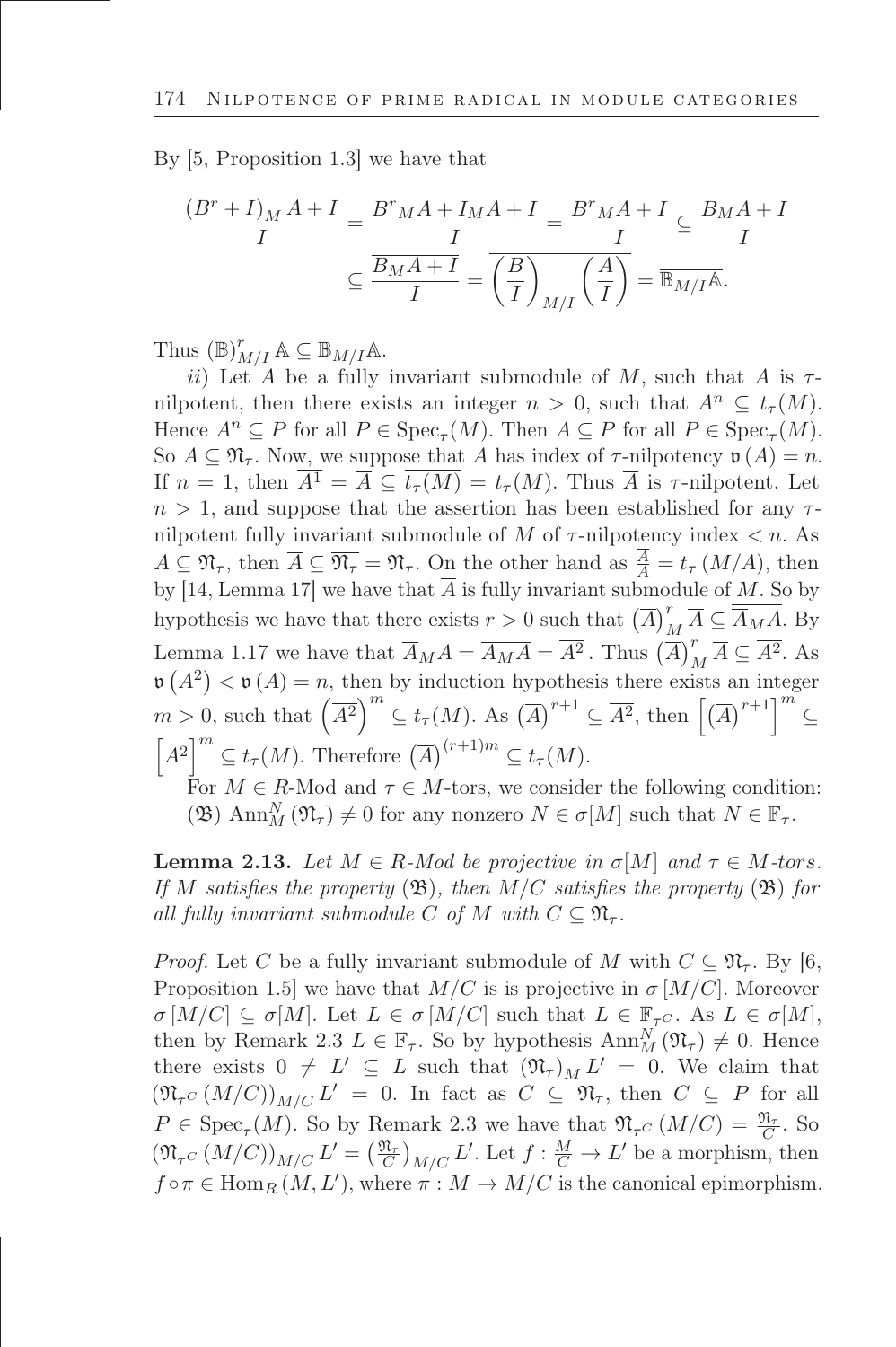Thus  $(f \circ \pi)(\mathfrak{N}_{\tau}) = 0$ . Hence  $f\left(\frac{\mathfrak{N}_{\tau}}{C}\right) = 0$ . Therefore  $\left(\frac{\mathfrak{N}_{\tau}}{C}\right)_{M/C} L' = 0$ . So  $(\mathfrak{N}_{\tau C} (M/C))_{M/C} L' = 0$ . Thus  $\text{Ann}_{M/C}^L (\mathfrak{N}_{\tau C} (M/C)) \neq 0$ .

Lemma 2.14. *Let* M *be a őnitely generated module and projective in*  $\sigma[M]$ *. If* I and N are fully invariant submodules of M such that  $0 \neq I \subseteq N$ and  $I_M I = 0$ , then there exists a non zero fully invariant submodule A of M such that A is maximal with respect  $A_M A = 0$  and  $A \subseteq N$ .

*Proof.* Let  $F = \{0 \neq I \subseteq FI \mid M \mid I_M I = 0 \text{ and } I \subseteq N\}$ . By hypothesis  $F \neq \emptyset$ . Let  $\{I_i\}$  be a chain in F. We claim that  $(UI_i)_M (UI_i) = 0$ . In fact if  $(\bigcup I_i)_M$   $(\bigcup I_i) \neq 0$ , then there exists  $x \in \bigcup I_i$  and  $f : M \to \bigcup I_i$ a morphism such that  $f(x) \neq 0$ . Hence there exist j and j' such that  $x \in I_j$ and  $f(x) \in I_{j'}$ . On the other hand, as M is finitely generated module, then there exits  $j''$  such that  $f(M) \subseteq I_{j''}$ . Let  $r = \max\{j, j', j''\}$ . So  $x \in I_r$  and  $f: M \to I_r$ . Thus  $(I_r)_M I_r \neq 0$ , which is a contradiction. Therefore  $(UI_i)_M (UI_i) = 0$ . Moreover it is clear that  $UI_i$  is a fully invariant submodule of M and  $\bigcup_i \subseteq N$ . Therefore every chain  $\{I_i\}$  in F is bounded. By Zorn's lemma we have the result.

Note that the Lemma 2.14 is not true in general. Consider the following example.

**Example 2.15.** We consider the Z-module  $M = \mathbb{Z}_{p^{\infty}}$  where p is a prime number. Since  $\mathbb{Z}_{p^nM}\mathbb{Z}_{p^m} = 0$  for all n and m. In particular,  $\mathbb{Z}_{p^nM}\mathbb{Z}_{p^n} = 0$ for all positive integer  $n$ . So  $M$  does not have maximal submodule  $N$ of M, such that  $N_MN = 0$ . Moreover M is an artinian module and, so M has  $\tau$ -Krull dimension for all  $\tau \in M$ -tors. Notice that in this case M is not a finitely generated module.

**Theorem 2.16.** *Let*  $M \in R$ *-Mod be a progenerator finitely generated in*  $\sigma[M]$  and  $\tau \in M$ -tors with  $Spec_{\tau}(M) \neq \emptyset$ . If  $\tau \neq \chi$  and M has  $\tau$ -Krull *dimension then the following conditions are equivalent.*

*i*) (2) For any fully invariant submodules A and B of M with  $B \subseteq \mathfrak{N}_{\tau}$ , *there exists an integer*  $r > 0$  *such that*  $(B^r)_M \overline{A} \subseteq \overline{B_M A}$ .

( $\mathfrak{B}$ ) Ann<sup>N</sup><sub>M</sub> ( $\mathfrak{N}_{\tau}$ )  $\neq$  0 *for any nonzero*  $N \in \sigma$ [M] *such that*  $N \in \mathbb{F}_{\tau}$ *.* 

*ii)* a) *The* τ *-puriőcation of any* τ *-nilpotent fully invariant submodule of* M *is* τ *-nilpotent.*

b) *If*  $C \subseteq \mathfrak{N}_{\tau}$  *is a*  $\tau$ -pure fully invariant submodule of M, then  $\mathfrak{N}_{\tau^C}\left(M/C\right) = \frac{\mathfrak{N}_\tau}{C}$  does not contain a nonzero  $\tau^C$ -idempotent fully in*variant submodule of* M/C*.*

iii)  $\mathfrak{N}_{\tau}$  *is*  $\tau$ -nilpotent.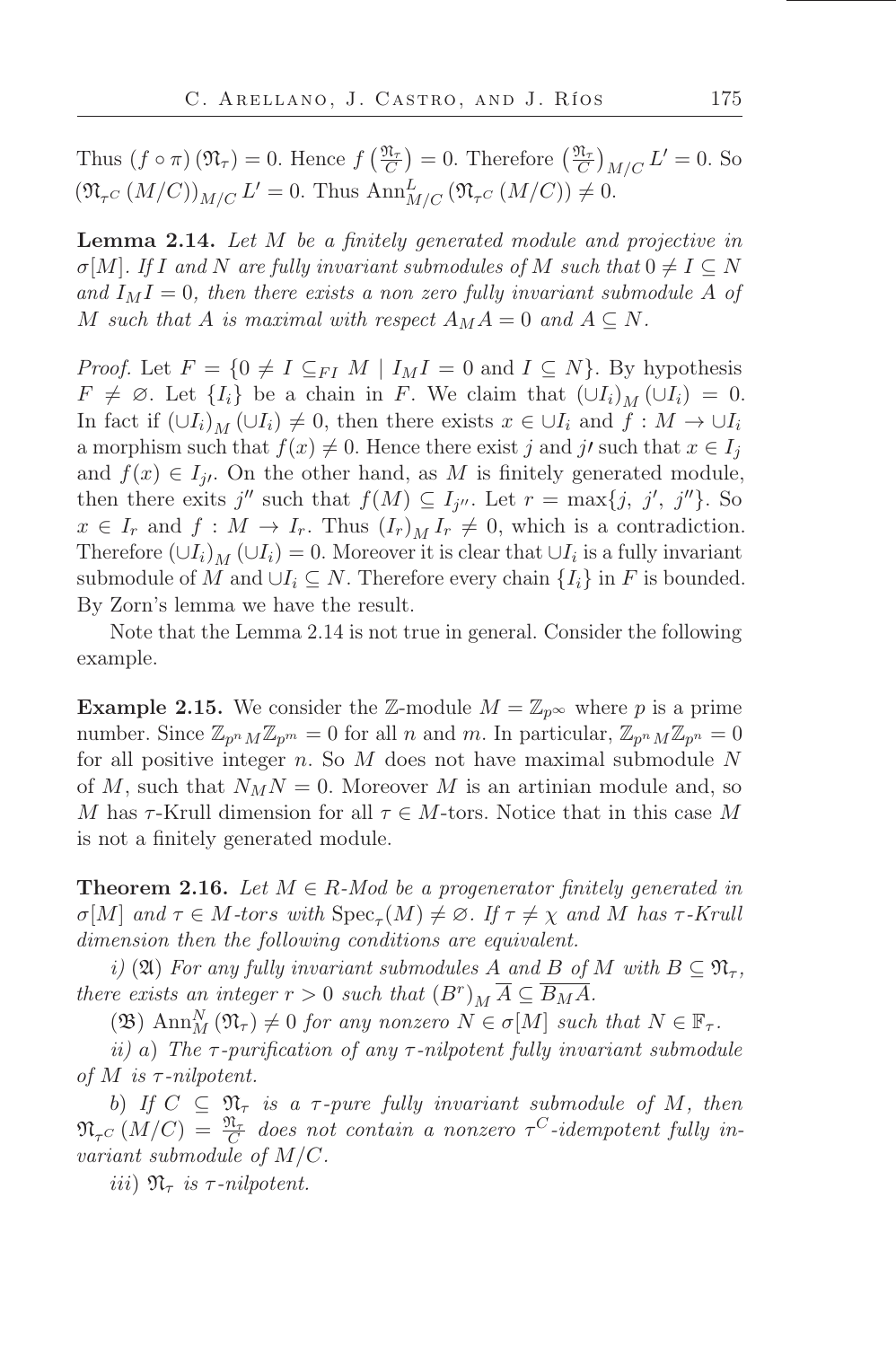*Proof.* i)  $\Rightarrow$  ii) By Proposition 2.12 ii) a) follows from (20). Now, by Proposition 2.12 i) and Lemma 2.13 we have that conditions  $(21)$  and (B) are inherited by all module  $M/C$  where C is a  $\tau$ -pure fully invariant submodule of M and  $C \subseteq \mathfrak{N}_{\tau}$ . As  $t_{\tau}(M)$  is a fully invariant submodule of M and  $t_{\tau}(M) \subseteq \mathfrak{N}_{\tau}$ , then we may assume that M is  $\tau$ -torsionfree, and we have to show that if  $I \subseteq \mathfrak{N}_{\tau}$  is a  $\tau$ -idempotent fully invariant submodule of M, then  $I = 0$ . Suppose otherwise, then by the condition  $(\mathfrak{B})$  we have that  $0 \neq \text{Ann}_M^I(\mathfrak{N}_{\tau}) \subseteq \text{Ann}_M^I(I)$ . Let  $X = \text{Ann}_M^I(I)$ . As I is a fully invariant submodule of M, then  $\overline{I}$  is a fully invariant submodule of M. Moreover by Proposition 1.14. we have that  $X$  is a fully invariant submodule of  $M$ . So by condition (24) we know that  $(I^r)_M \overline{X} \subseteq \overline{I_M X} = \overline{0}$  for some integer  $r > 0$ . Since  $M \in \mathbb{F}_{\tau}$ , then  $(I^r)_M \overline{X} = 0$ . As  $I$  is  $\tau$ -idempotent, then I  $\frac{I}{I_M I} \in \mathbb{T}_{\tau}$ . So by Corollary 1.11 we have that  $\frac{I}{I^r} \in \mathbb{T}_{\tau}$ . By Lemma 1.10  $I_M\overline{X} = \frac{I_M X}{(I^r)_M}$  $\frac{I_M A}{(I^r)_M \overline{X}} \in \mathbb{T}_{\tau}$ . Hence  $I_M X \subseteq t_{\tau}(M) = 0$ . Since  $X \subseteq I$ , then  $\overline{X} \subseteq \overline{I}$ . So  $X = \text{Ann}_M^I(I) = \overline{X}$ . We claim that  $\overline{X} = \overline{I}$ . In fact, we suppose that  $\overline{X} \subsetneq \overline{I}$ , then  $\frac{\overline{I}}{X} \in \mathbb{F}_{\tau}$ . So by hypothesis  $\text{Ann}_{M}^{\frac{1}{X}}(\mathfrak{N}_{\tau}) \neq 0$ . Since X  $I \subseteq \mathfrak{N}_{\tau}$ , then  $0 \neq \text{Ann}_{M}^{\frac{1}{X}}(\mathfrak{N}_{\tau}) \subseteq \text{Ann}_{M}^{\frac{1}{X}}(I)$ . So we put  $\text{Ann}_{M}^{\frac{1}{X}}(I) = \frac{Y}{\overline{X}}$ . Hence  $I_M \frac{Y}{\overline{X}}$  $\frac{Y}{\overline{X}} = 0$ . Now, by [3, Proposition 5.5] we have that  $I_M Y \subseteq X$ . By [5, Proposition 1.3]  $I_M (I_M Y) \subseteq I_M \overline{X}$ . So  $(I^2)_M Y \subseteq I_M \overline{X} = 0$ . Moreover by Lemma 1.10  $I_M Y = \frac{I_M Y}{(I^2)_M Y} \in \mathbb{T}_{\tau}$ . Thus  $I_M Y \subseteq t_{\tau}(M) = 0$ . Hence  $Y \subseteq \text{Ann}_M^I(I)$ . Therefore  $\text{Ann}_M^I(I) = \overline{X} \subsetneq Y \subseteq \text{Ann}_M^I(I)$  which is a contradiction. So  $\overline{X} = \overline{I}$ . Thus  $I_M I \subseteq I_M \overline{I} = I_M \overline{X} = 0$ . So  $I = \frac{1}{I_M}$  $\frac{1}{I_M I}$  $\mathbb{T}_{\tau}$ . But  $I \subseteq M \in \mathbb{F}_{\tau}$ . Thus  $I = 0$ .

 $ii) \Rightarrow iii)$  As  $Spec_{\tau}(M) \neq \emptyset$  and  $\tau \neq \chi$ , then  $\mathfrak{N}_{\tau} \subsetneq M$ . Let  $C = t_{\tau}(M)$ . Since  $C = t_{\tau}(M) \subseteq \mathfrak{N}_{\tau}$ , then by Remark 2.3 we have that  $\mathfrak{N}_{\tau} C (M/C) =$  $\frac{\mathfrak{N}_{\tau}}{C}$ . If  $\mathfrak{N}_{\tau}C(M/C)$  is  $\tau^C$ -nilpotent, then  $\left[\frac{\mathfrak{N}_{\tau}}{C}\right]^n \in \mathbb{T}_{\tau}C$  for some integer  $n > 0$ . Hence by Corollary 2.11. we have that  $\left[\frac{\mathfrak{N}_{\tau}}{C}\right]^{n} = \frac{(\mathfrak{N}_{\tau})^{n} + C}{C}$  $(\mathfrak{N}_{\tau})^n+t_{\tau}(M)$  $\frac{\partial^{n} t}{\partial t_{\tau}(M)} \in \mathbb{T}_{\tau}$ c. By Remark 2.3  $\frac{(\mathfrak{N}_{\tau})^{n} + t_{\tau}(M)}{t_{\tau}(M)}$  $\frac{\int_{t}^{n} + t_{\tau}(M)}{t_{\tau}(M)} \in \mathbb{T}_{\tau}$ . So  $(\mathfrak{N}_{\tau})^{n} \in \mathbb{T}_{\tau}$ . Thus  $\mathfrak{N}_{\tau}$  is  $\tau$ -nilpotent. Thus, we may assume that  $M \in \mathbb{F}_{\tau}$ . If  $\mathfrak{N}_{\tau} = 0$ , there is noting to prove; so we assume that  $\mathfrak{N}_{\tau} \neq 0$ . By Lemma 2.9  $\mathfrak{N}_{\tau}$ contains a fully invariant submodule  $0 \neq I$  of M such that  $I_M I = 0$ . On the other hand as  $M$  is finitely generated, then by Lemma 2.4 we choose a fully invariant submodule A of M maximal with respect to  $0 \neq A \subseteq \mathfrak{N}_{\tau}$  and  $A_{M}A = 0$ . By  $(ii)(a)$  we have that  $\overline{A}$  is  $\tau$ -nilpotent. As A is a fully invariant submodule of M, then  $\overline{A}$  is fully invariant submodule of M. Moreover  $\overline{A} \subseteq \mathfrak{N}_{\tau}$ . Hence by Remark 2.3 we have that  $\frac{M}{\overline{A}} \in \mathbb{F}_{\tau}$ .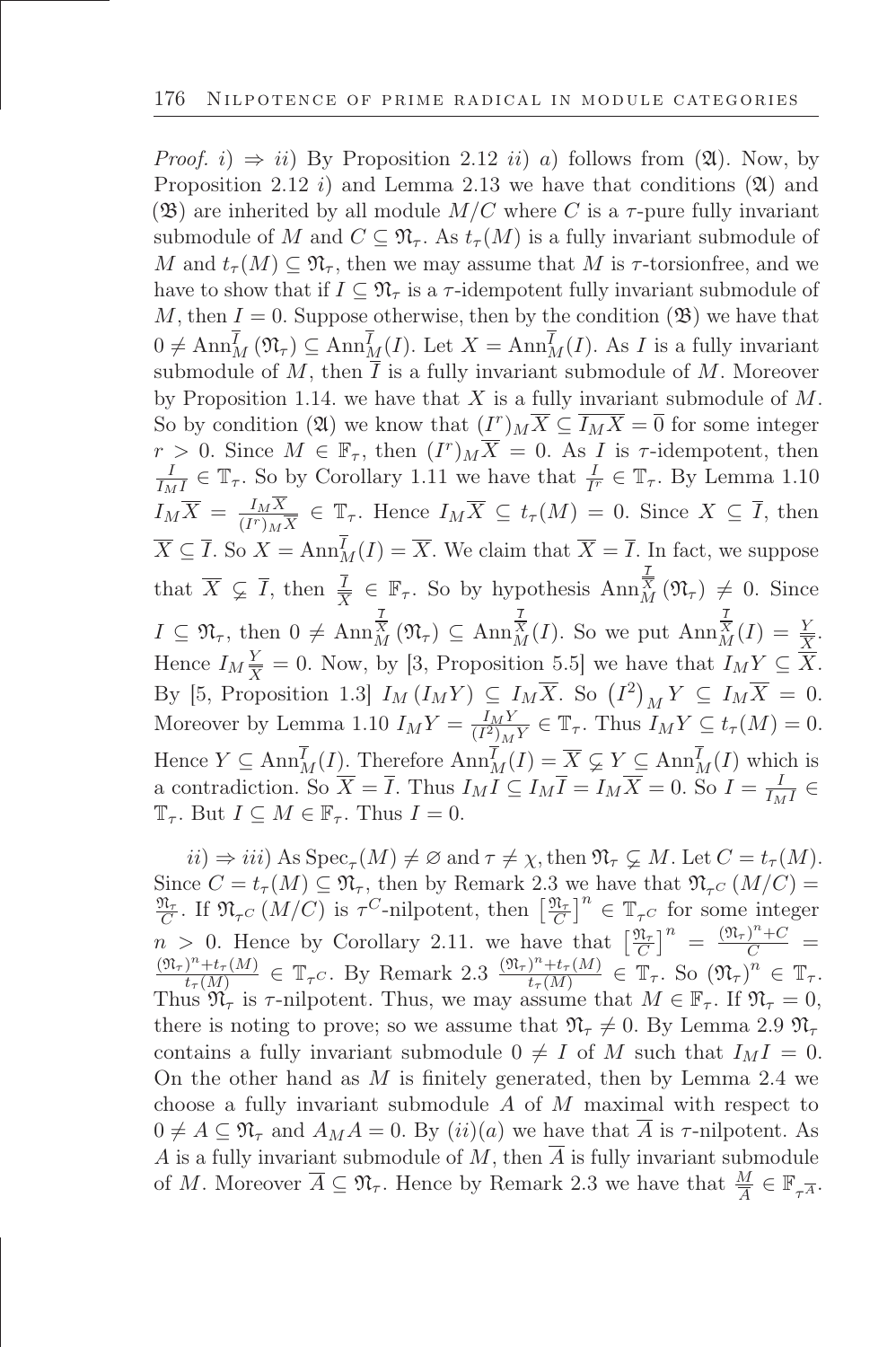By *(ii) (b)* we have that  $\mathfrak{N}_{\tau^{\overline{A}}}$   $\left(\frac{M}{\overline{A}}\right)$ A  $=\frac{\mathfrak{N}_{\tau}}{\overline{4}}$  $\frac{\mathfrak{N}_{\tau}}{\overline{A}}$ . Hence if  $\mathfrak{N}_{\tau\overline{A}}\left(\frac{M}{\overline{A}}\right)$ A  $= 0$ , then  $\mathfrak{N}_{\tau} = \overline{A}$ . Thus  $\mathfrak{N}_{\tau}$  is  $\tau$ -nilpotent So we may suppose that  $\mathfrak{N}_{\tau}A \left(\frac{M}{\overline{A}}\right)$ A  $\Big) \neq 0.$ Repeating the argument for  $\frac{M}{A}$  there exists  $\frac{A_2}{A}$  maximal with respect  $0 \neq \frac{A_2}{4}$  $\frac{A_2}{\overline{A}} \subseteq \mathfrak{N}_{\tau^{\overline{A}}} \left( \frac{M}{\overline{A}} \right)$ A ) and  $\left(\frac{A_2}{4}\right)$ A Ï  $\overline{M}$ that  $\frac{(A_2)_M (A_2) + \overline{A}}{\overline{A}} = \frac{\overline{A}}{\overline{A}}$ . Thus  $(A_2)_M (A_3)_M = \frac{\overline{A}}{\overline{A}}$  $\int$   $\overline{A_2}$ A  $=\frac{\overline{A}}{\overline{A}}$  $\frac{A}{\overline{A}}$ . By Lemma 2.10 we have  $\frac{A}{A}$ . Thus  $(A_2)$   $(A_2) \subseteq A$ . So we obtain a chain  $0 = A_0 = C_0 \varsubsetneq A_1 \subseteq C_1 \varsubsetneq A_2 \subseteq C_2 \varsubsetneq \cdots \varsubsetneq A_j \subseteq C_j \varsubsetneq A_{j+1} \subseteq C_{j+1} \varsubsetneq$  $\cdots \subseteq \mathfrak{N}_{\tau}$  where  $A_1 = A, C_i = \overline{A_i}$ , and each fully invariant submodule  $A_{i+1}$  of M is chosen maximal with respect to  $C_i \subsetneq A_{i+1} \subseteq \mathfrak{N}_{\tau}$  and  $(A_{j+1})_M (A_{j+1}) \subseteq C_j$ . Note that  $C_j$  is  $\tau$ -nilpotent for all j.

Suppose that the above chain is infinite, and set

$$
I = \overline{\bigcup_{j=1}^{\infty} C_j} \subseteq \mathfrak{N}_{\tau}
$$

By hypothesis  $(ii)$  (b), I is not  $\tau$ -idempotent. We claim that there exists  $n, j \in \mathbb{N}$  such that  $I^n \subseteq \overline{I^{n+1}} + C_j$ . In fact, suppose that  $I^n \nsubseteq \overline{I^{n+1}} + C_j$ for all  $n, j \in \mathbb{N}$ . We proceed to select a subsequence  $\{B_n\}$  of  $\{C_n\}$  such that  $\overline{I^n} \cap B_{n+1} \nsubseteq I^{n+1} + B_n$  for all  $n \geq 1$ . Choose  $B_1 = C_0 = 0$ . Since I is not  $\tau$ -idempotent, then  $\overline{I_M I} \subsetneq \overline{I}$ . Thus.  $I = \overline{I} \nsubseteq \overline{I_M I} = I^2$ . Hence there exists  $C_j \nsubseteq I^2$  for some  $j > 0$ . We choose j minimal with respect to this property and set  $B_2 = C_i$ . Thus

$$
\overline{I} \cap B_2 = I \cap C_j = C_j \nsubseteq \overline{I^2} = \overline{\overline{I^2} + 0} = \overline{\overline{I^2} + B_1}
$$

Now suppose that  $B_1 \subsetneq B_2 \subsetneq \cdots \subsetneq B_n$  have been chosen such that

$$
\overline{I^{n-1}} \cap B_n \nsubseteq \overline{\overline{I^n} + B_{n-1}}
$$

Now, if  $\overline{I^n} \cap C_j \subseteq I^{n+1} + B_n$  for all j, then we have that

$$
I^{n} = I^{n} \cap I \subseteq \overline{I^{n}} \cap \overline{\bigcup_{j=1}^{\infty} C_{j}} = \overline{I^{n}} \cap \left(\bigcup_{j=1}^{\infty} C_{j}\right) \subseteq \overline{\overline{I^{n+1}} + B_{n}}
$$

As  $B_n = C_{j}$  for some j', then  $I^n \subseteq \overline{I^{n+1}} + C_{j}$  which is impossible, since we suppose that  $I^n \nsubseteq \overline{I^{n+1}} + C_j$  for all n, j. Therefore  $\overline{I^n} \cap C_j \nsubseteq I^{n+1} + B_n$  for some j. So we may take j minimal, and  $B_{n+1} = C_j$ .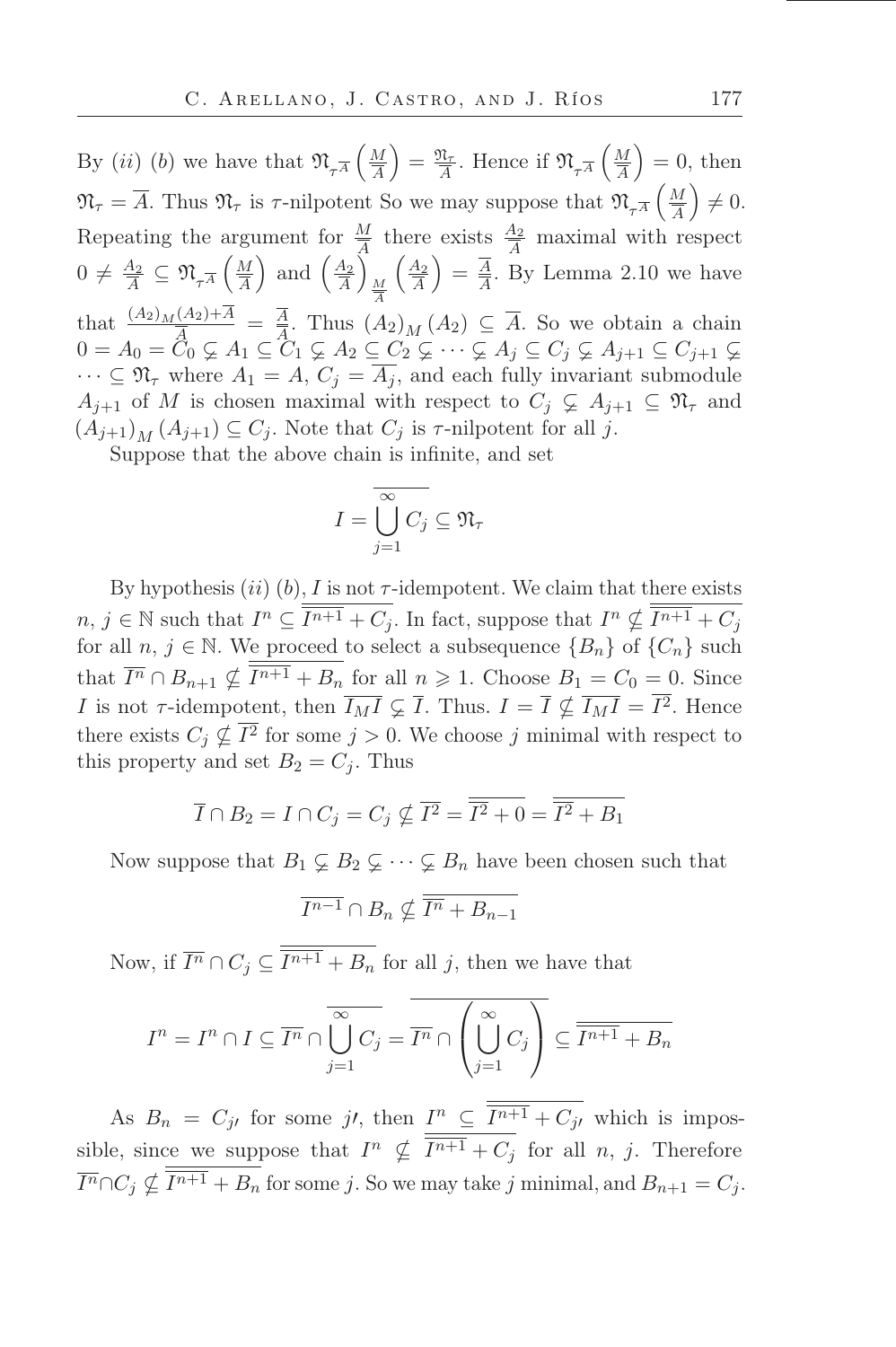Moreover we have that  $B_n \subsetneq B_{n+1}$ . So by [13, Lemma 3.2.8] we have that I does not have  $\tau$ -Krull dimension which is a contradiction since M has  $\tau$ -Krull dimension. Therefore  $I^n \subseteq I^{n+1} + C_j$  for some  $n, j$ . On the other hand  $I^{n+1} + C_j \subseteq I^{n+1} + C_j$ . Hence  $I^{n+1} + C_j \subseteq I^{n+1} + C_j$ . Moreover it is clear that  $I^{n+1} + C_j \subseteq I^{n+1} + C_j$ . Thus  $I^{n+1} + C_j = I^{n+1} + C_j$ . Thus  $I^n+C_j$  $\frac{I^{n}+C_j}{I^{n+1}+C_j} \subseteq \frac{I^{n+1}+C_j}{I^{n+1}+C_j}$  $\frac{I^{n+1}+C_j}{I^{n+1}+C_j} = \frac{I^{n+1}+C_j}{I^{n+1}+C_j}$  $\frac{I^{n+1}+C_j}{I^{n+1}+C_j} \in \mathbb{T}_{\tau}$ . By Lemma 1.10 and Lemma 2.10 we have that  $\frac{(I^n+C_j)/C_j}{(I^{2n}+C_i)/C_j}$  $\frac{(1+\epsilon_j)/\epsilon_j}{(I^{2n}+\epsilon_j)/\epsilon_j} \in \mathbb{T}_{\tau}$  C<sub>j</sub>. Now by Lemma 2.10 we have that

$$
\frac{\frac{I^n+C_j}{C_j}}{\left(\frac{I^n+C_j}{C_j}\right)_{M/C_j}\left(\frac{I^n+C_j}{C_j}\right)} = \frac{\frac{I^n+C_j}{C_j}}{\frac{(I^n)_M(I^n)+C_j}{C_j}} = \frac{(I^n+C_j)/C_j}{(I^{2n}+C_j)/C_j} \in \mathbb{T}_{\tau^{C_j}}.
$$

So the fully invariant submodule  $\frac{I^{n}+C_j}{C_i}$  $\frac{C_i+C_j}{C_j}$  of  $\frac{M}{C_j}$  is  $\tau^{C_j}$ -idempotent. Now by  $(ii)(b)$  we have that  $\frac{I^{n}+C_j}{C_i}$  $\frac{C+C_j}{C_j} = 0$ . Hence  $I^n \subseteq C_j$ . If  $n = 1$ , then  $I \subseteq C_j$ . So  $I = C_j$ . If  $n > 1$ , then  $(I^{n-1} + A_{j+1})_M (I^{n-1} + A_{j+1}) =$  $I^{2n-2} + (I^{n-1})_M A_{j+1} + (A_{j+1})_M I^{n-1} + (A_{j+1})^2$ . Since  $A_{j+1}$  was chosen maximal with the property  $(A_{j+1})_M (A_{j+1}) \subseteq C_j$ , then  $(I^{n-1} + A_{j+1})_M (I^{n-1} + A_{j+1}) = (I^{n-1} + A_{j+1})^2 \subseteq I^n + C_j \subseteq C_j$ . Hence  $I^{n-1} + A_{j+1} = A_{j+1}$ . So  $I^{n-1} \subseteq A_{j+1} \subseteq C_{j+1}$ . Repeating this argument, we obtain  $I \subseteq C_k$  with  $k = j + n - 1$ . But  $I \subseteq C_k \subsetneq A_{k+1} \subseteq I$ , which is a contradiction. Therefore, the chain  $\{C_n\}$  must be finite. Consequently  $C_n = \mathfrak{N}_{\tau}$  for some n, and  $\mathfrak{N}_{\tau}$  is  $\tau$ -nilpotent.

 $iii) \Longrightarrow i$ ) As  $\mathfrak{N}_{\tau}$  is  $\tau$ -nilpotent, then exists  $k > 0$  such that  $\mathfrak{N}_{\tau}^{k} \subseteq$  $t_{\tau}(M)$ , then it follows for two fully invariant submodules A and B of M with  $B \subseteq \mathfrak{N}_{\tau}$  that  $(B^k)_{M} \overline{A} \subseteq (\mathfrak{N}_{\tau}^k)_{M} \overline{A} \subseteq t_{\tau}(M)_{M} \overline{A} \subseteq t_{\tau}(M) \subseteq \overline{B_{M}A}$ . So (20) holds. Now, let  $\overline{N} \in \sigma[M]$  with  $N \in \mathbb{F}_{\tau}$ , then  $t_{\tau}(M)_M N = 0$ . By [5, Proposition 1.3] we have that  $(\mathfrak{N}_{\tau})_M N \subseteq t_{\tau}(M)_M N = 0$ . If  $\mathfrak{N}_{\tau}^i$  is the smallest power of  $\mathfrak{N}_{\tau}$  such that  $(\mathfrak{N}_{\tau}^{i})_{M}^{T} N = 0$ , then  $(\mathfrak{N}_{\tau}^{i-1})_{M}^{T} N \neq 0$ where  $\mathfrak{N}_{\tau}^0 = M$ . As M is generator in  $\sigma[M]$ , then  $(\mathfrak{N}_{\tau}^0)_M N = M_M N \neq 0$ . Hence  $0 \neq (\mathfrak{N}_{\tau}^{i-1})_M N \subseteq \text{Ann}_M^N (\mathfrak{N}_{\tau}).$  So  $(\mathfrak{B})$  holds.

Notice that in Theorem 2.16 the hypothesis  $M$  is finitely generated is used only in the proof of  $ii) \Rightarrow iii$ 

Note that the Theorem 2.16 is not true in general. Consider the following example.

Example 2.17. We consider the example 1.12 of [5]. In that example, R is the trivial extension of  $\mathbb{Z}_2$  by  $\mathbb{Z}_2 \oplus \mathbb{Z}_2$ ,  $M = E(S)$  where S is the only one simple R-module and  $E(S)$  denotes the injective hull of S. Also note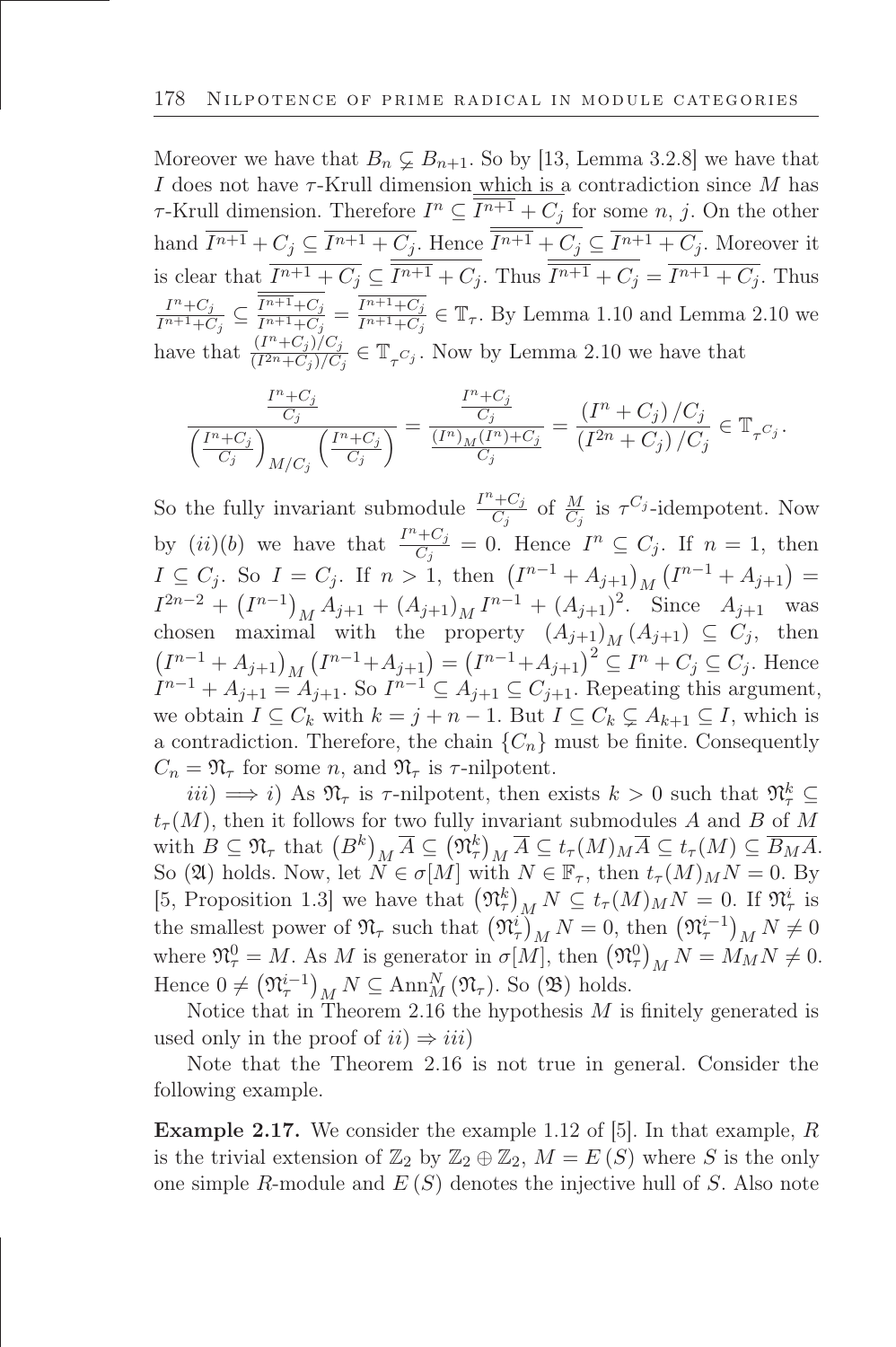that  $M$  is a finite module. Hence  $M$  is an artinian module. Moreover the authors showed that  $Spec(M) = \emptyset$ . Thus  $\mathfrak{N}_{\tau} = M$  for all  $\tau \in M$ -tors. So  $\mathfrak{N}_{\tau}$  is not  $\tau$ -nilpotent for all  $\chi \neq \tau \in M$ -tors.

## 3. FIS-invariant torsion theories

In this section we use the concept of FIS-invariant torsion theory  $\tau \in M$ -tors given in [6]. We will show that the conditions ii) a) and ii) b) of the Theorem 2.16 are satisfied when M is a progenerator in  $\sigma$ [M] and  $\tau \in M$ -tors is a FIS-invariant torsion theory. Furthermore if M is a finitely generated module and M has  $\tau$ -Krull dimension, then  $\mathfrak{N}_{\tau}$  is  $\tau$ -nilpotent.

The following definition was given in [6, Definition 2.1].

**Definition 3.1.** *Let*  $M \in R$ *-Mod. A hereditary torsion theory*  $\tau \in M$ *-tors is* K-invariant for a fully invariant submodule K of M if the module  $\frac{K}{K_M D}$  $i$ *s*  $\tau$ *-torsion for any*  $\tau$ *-dense submodule* D *of* M. If  $\tau$  *is* K*-invariant for every fully invariant submodule* K *of* M*, then* τ *is called FIS-invariant (Fully Invariant Submodule invariant torsion theory).*

We observe that  $\xi$  and  $\chi$  are FIS-invariant torsion theories.

**Proposition 3.2.** Let  $M \in R$ -Mod be projective in  $\sigma[M]$  and let R *be a commutative ring. If* M *is a multiplication module, then* τ *is FISinvariant for all*  $\tau \in M$ *-tors.* 

*Proof.* As M is a multiplication module, then M is a duo module (every submodule N of M is fully invariant). We claim that M generates all its submodules. In fact, let N be a submodule of M, then  $N = IM$  for some ideal I of R. Since R is commutative ring, then for each  $r \in I$  we may define the morphism  $f_r : M \to M$  as  $f_r(m) = rm$ . So  $f_r(M) =$  $rM \subseteq IM = N$ . Thus  $f_r : M \to N$  for all  $r \in I$ . Hence we have that  $N = IM = \sum_{r \in I} f_r(M) \subseteq M_M N \subseteq N$ . So  $M_M N = N$ . Thus M generates N.

On the other hand. As  $M$  is a multiplication module. If  $N$  and  $L$ are submodules of  $M$ , then there exist ideals  $I$  and  $J$  of  $R$  such that  $N = IM$  and  $L = JM$ . So  $N_M L = \sum_{f:M \to L} f(N) = \sum_{f:M \to L} f(IM) =$  $I \sum_{f:M \to L} f(M) = I(M_M L) = IL = I(\overline{J}M) = (IJ)M = (JI)M =$  $J(IM) = L_M N$ . Therefore  $N_M L = L_M N$ .

Now let  $\tau \in M$ -tors and K, D be submodules of M such that D is  $\tau$ -dense in M. As  $\frac{M}{D} \in \mathbb{T}_{\tau}$ , then by Lemma 1.10 we have that  $\frac{M_M K}{D_M K} \in \mathbb{T}_{\tau}$ .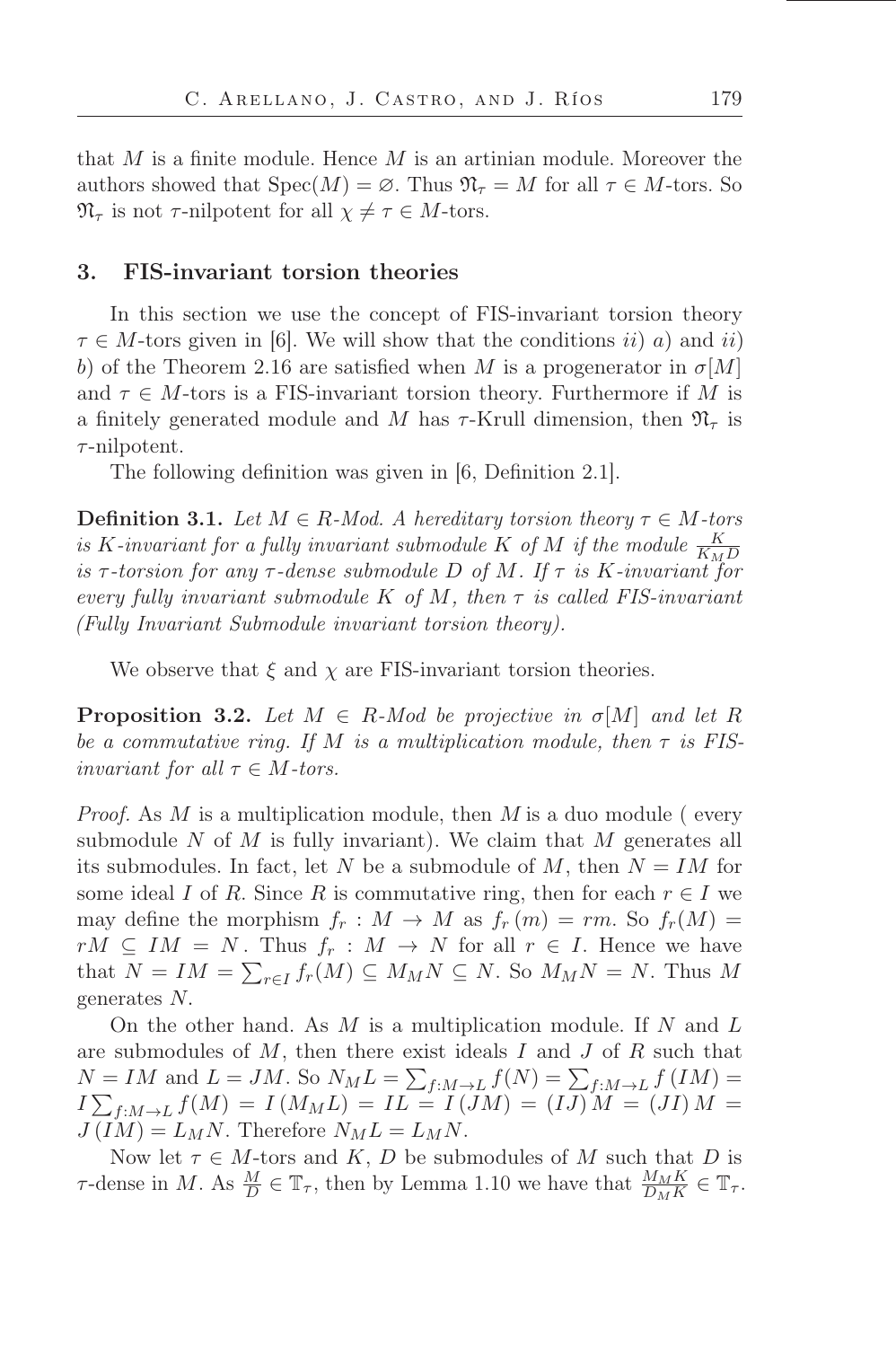Since  $M_M K = K$  and  $D_M K = K_M D$ , then  $\frac{M_M K}{D_M K} = \frac{K}{K_M}$  $\frac{K}{K_M D} \in \mathbb{T}_{\tau}$ . So  $\tau$  is FIS-invariant.

Notice that if R is a von Neumann regular ring and M is a multiplication R-module, such that M generates all its submodules, then  $\tau$ is FIS-invariant for all  $\tau \in M$ -tors. The proof is similar as the proof of Proposition 3.2.

**Proposition 3.3.** Let  $M \in R$ -Mod be projective in  $\sigma[M]$  and let  $\tau \in M$ *tors. If* K *is a fully invariant submodule of* M*, then the following conditions are equivalent:*

i) τ *is* K*-invariant*

ii) *If*  $K_M N' = 0$  *for a*  $\tau$ -dense submodule N' of a  $\tau$ -torsionfree  $N \in$  $\sigma[M]$ *, then*  $K_M N = 0$ *.* 

*Proof.* i)  $\implies$  ii) Let  $N \in \sigma[M]$  with  $N \in \mathbb{F}_{\tau}$  and let  $N'$  be a  $\tau$ -dense submodule of N such that  $K_M N' = 0$ . We know that  $K_M N = \sum$  $f:M\rightarrow N$  $f(K).$ 

Let  $f : M \to N$  be a morphism. So we can consider the morphism  $\pi \circ f : M \to N/N'$  where  $\pi : N \to N/N'$  is the canonical projection. We put ker  $(\pi \circ f) = D$ . Thus  $\pi(f(D)) = 0$ . So  $f(D) \subseteq N'$ . By [5, Proposition 1.3 ] we have that  $K_M[f(D)] = 0$ . We claim that  $f(K_M D) = 0$ . In fact let  $h : M \to D$  be a morphism. As  $f \circ h : M \to f(D)$ , then  $(f \circ h)(K) = 0$ . Hence  $f(K_M D) = 0$ . Now we consider the restriction morphism  $f_{|K}: K \to N$ . As K is a fully invariant submodule of M, then  $K_M D \subseteq K$ . Thus  $f_{|K} (K_M D) = f (K_M D) = 0$ . So we have the morphism  $f_{\vert K}: \frac{K}{K_M D} \to N$  such that  $f_{\vert K}(x + K_M D) = f_{\vert K}(x) = f(x)$ . On the other hand as ker  $(\pi \circ f) = D$ , then  $M/D \in \mathbb{T}_{\tau}$ . Thus D is  $\tau$ -dense in M. Since  $\tau$  is K-invariant, then  $\frac{K}{K_M D} \in \mathbb{T}_{\tau}$ . Since  $N \in \mathbb{F}_{\tau}$ , then  $\widehat{f_{|K}}\left(\frac{K}{K_M D}\right)$  $K_M D$  $= 0.$ Therefore  $0 = \widehat{f_{|K}}(x + K_M D) = f(x)$  for all  $x \in K$ .

 $ii) \Longrightarrow i$ ) Let D be a  $\tau$ -dense submodule of M, then  $\frac{D+K_{M}D}{K_{M}D}$  is  $\tau$ -dense submodule of  $\frac{M}{\overline{K_M D}}$ . Thus  $\frac{M}{D+\overline{K_M D}} \in \mathbb{T}_{\tau}$ . As  $K_M D \subseteq D \cap \overline{K_M D}$ , then by [3, Proposition 5.5 ] we have that  $K_M\left(\frac{D}{D\cap\overline{K}}\right)$  $D \cap K_M D$ ) = 0. Since  $\frac{D}{D \cap \overline{K_M D}}$  ≅  $D+K_M D$  $\frac{+\overline{K_M}D}{\overline{K_M}D}$ , then  $K_M\left(\frac{D+\overline{K_M}D}{\overline{K_M}D}\right)$  $K_M D$  $= 0$ . Since  $\frac{M}{K_M D} \in \mathbb{F}_{\tau}$ , then by hypothesis  $K_M\left(\frac{M}{K_M}\right)$  $K_M D$ = 0. By [3, Proposition 5.5] we have that  $K_M M \subseteq \overline{K_M D}$ . As K is a fully invariant submodule of M, then  $K_M M = K$ . So  $K \subseteq \overline{K_M D}$ . Thus  $\frac{K}{K_M D} \subseteq \frac{K_M D}{K_M D}$  $\frac{K_M D}{K_M D} \in \mathbb{T}_{\tau}$ . Therefore  $\tau$  is K-invariant.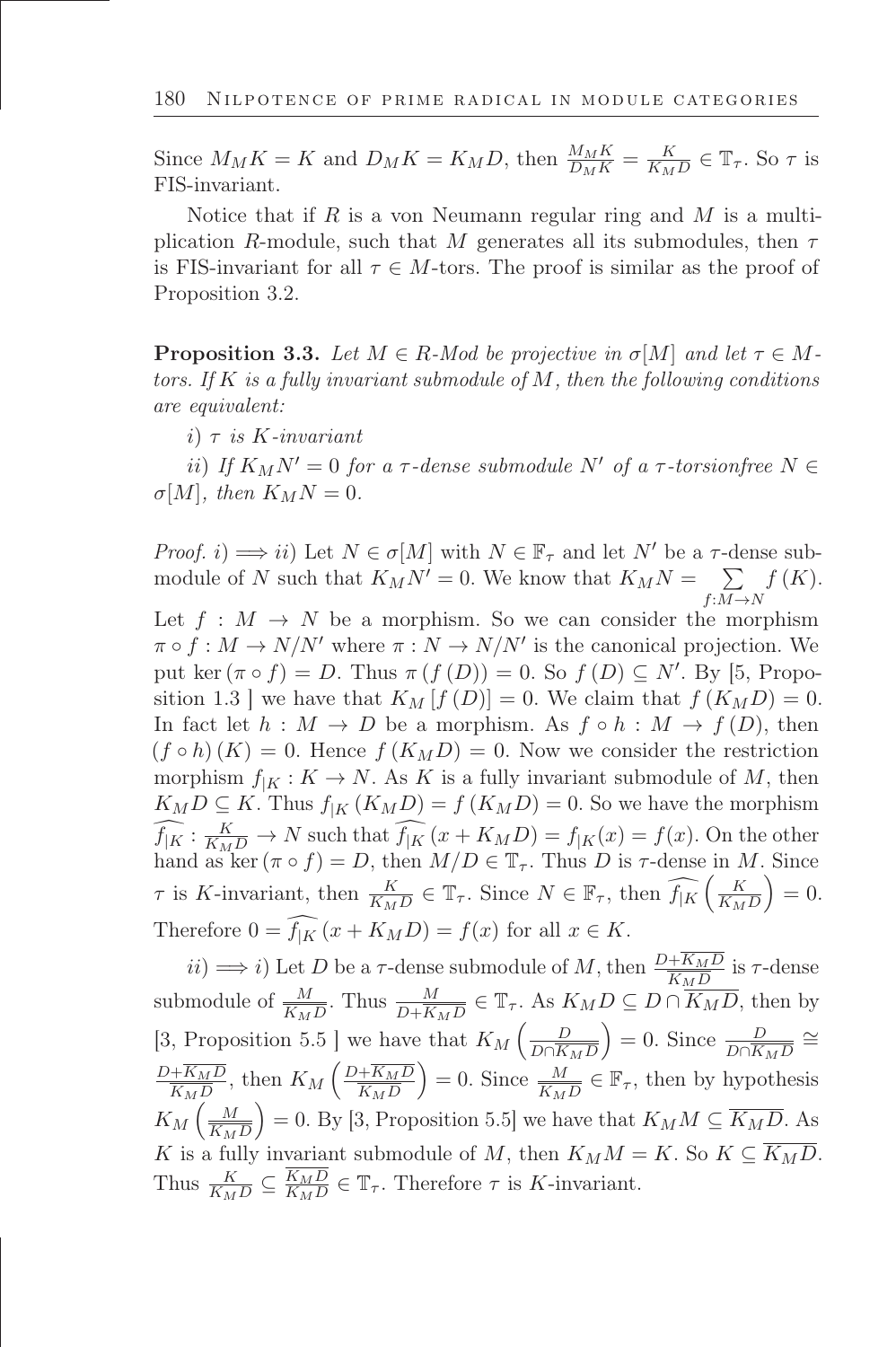**Lemma 3.4.** *Let*  $M \in R$ *-Mod be projective in*  $\sigma[M]$  *and*  $\tau \in M$ *-tors. If*  $\tau$  *is FIS-invariant and*  $N \in \sigma[M]$  *is a*  $\tau$ -cocritical module, then  $\text{Ann}_M(N)$ *is a*  $\tau$ -pure prime submodule of M.

*Proof.* Let K and L be fully invariant submodules of M such that  $K_M L \subseteq$ Ann<sub>M</sub>(N), then  $(K_M L)_M N = 0$ . Suppose that  $L \nsubseteq \text{Ann}_M(N)$ . Thus  $L_M N \neq 0$ . If  $L_M N = N$ , then by [3, Proposition 5.6 ] we have that  $0 = K_M (L_M N) = K_M N$ . Thus  $K \subseteq \text{Ann}_M(N)$ . If  $0 \neq L_M N \subsetneq N$ , then N  $\overline{L_{MN}^N} \in \mathbb{T}_{\tau}$ . So  $L_M N$  is a  $\tau$ -dense submodule of N. Now by Proposition 3.2 we have that  $K_MN = 0$ . So  $K \subseteq \text{Ann}_M(N)$ .

Note that if  $\tau$  is FIS-invariant in the Theorem 2.16, then by Lemma 3.4  $Spec_{\tau}(M) \neq \emptyset$  since M has  $\tau$ -Krull dimension. (thus, there exist  $\tau$ cocritical modules).

Lemma 3.4 is not true in general. Consider the following example.

**Example 3.5.** We consider the Z-module  $M = \mathbb{Z}_{p^{\infty}}$  where p is a prime number. We know that  $\mathbb{Z}_p$  is a  $\xi$ -cocritical module. On the other hand, Ann<sub>M</sub> ( $\mathbb{Z}_p$ ) =  $\mathbb{Z}_{p^{\infty}}$ , but  $\mathbb{Z}_{p^{\infty}}$  is not a prime submodule of M.

**Proposition 3.6.** *Let*  $M \in R$ *-Mod be projective in*  $\sigma[M]$  *and*  $\tau \in M$ *-tors be FIS-invariant. If*  $M \in \mathbb{F}_{\tau}$  *and*  $M$  *has*  $\tau$ -*Krull dimension, then*  $\mathfrak{N}_{\tau}$  *does not contain*  $\tau$ -*idempotent fully invariant submodules*  $0 \neq N$  *of* M.

*Proof.* Suppose that I is a  $\tau$ -idempotent fully invariant submodule of M such that  $I \subseteq \mathfrak{N}_{\tau}$ . We claim that  $I_M N = 0$  for all  $N \in F_{\tau}$ . In fact, we choose an ordinal  $\alpha$  which is minimal with respect to the property that there exists a  $\tau$ -torsion free module N with  $k_{\tau}$ -dim $(N) = \alpha$  and  $I_M N \neq 0$ . Assume, that N is  $\alpha$ - $\tau$ -critical, then  $k_{\tau}$ -dim $(N/L) < \alpha$  for all  $\tau$ -pure submodules  $0 \neq L$  of N. Hence  $I_M(\frac{N}{L}) = 0$ . By [3, Proposition 5.5] we have that  $I_M N \subseteq L$ . So  $\overline{I_M N} \subseteq \overline{L} = L$  for all  $\tau$ -pure submodules  $0 \neq L$  of N. Thus  $0 \neq \overline{I_M N}$  is the unique non zero minimal  $\tau$ -pure submodule of N. On the other hand, if  $N'$  is a nonzero  $\tau$ -pure submodule of  $\overline{I_M N}$ , then N' is  $\tau$ -pure in <u>N. Thus N'</u> =  $\overline{I_M N}$ . Hence  $\frac{I_M N}{L} \in \mathbb{T}_\tau$ for all  $0 \neq L$  submodules of  $\overline{I_MN}$ . Therefore  $\overline{I_MN}$  is 0- $\tau$ -critical ( $\tau$ cocritical). Since nonzero submodules of  $\alpha$ - $\tau$ -critical modules are  $\alpha$ - $\tau$ critical, then  $\alpha = 0$ . Hence N is 0- $\tau$ -critical. So N is a  $\tau$ -cocritical module. By Lemma 3.4,  $\text{Ann}_M(N)$  is a prime  $\tau$ -pure submodule of M. Thus  $\mathfrak{N}_{\tau} \subseteq \text{Ann}_{M}(N)$ . As  $I \subseteq \mathfrak{N}_{\tau}$ , then  $I_M N = 0$  this is a contradiction. Thus N cannot be  $\tau$ -critical. Notice that I annihilates any  $\tau$ -critical submodule of N. By [12, Proposition 3.2.4] we have that there exists  $0 \neq L$  a  $\tau$ critical submodule of N. Therefore  $k_{\tau}$ -dim $(L) \leq k_{\tau}$ -dim $(N) = \alpha$ . If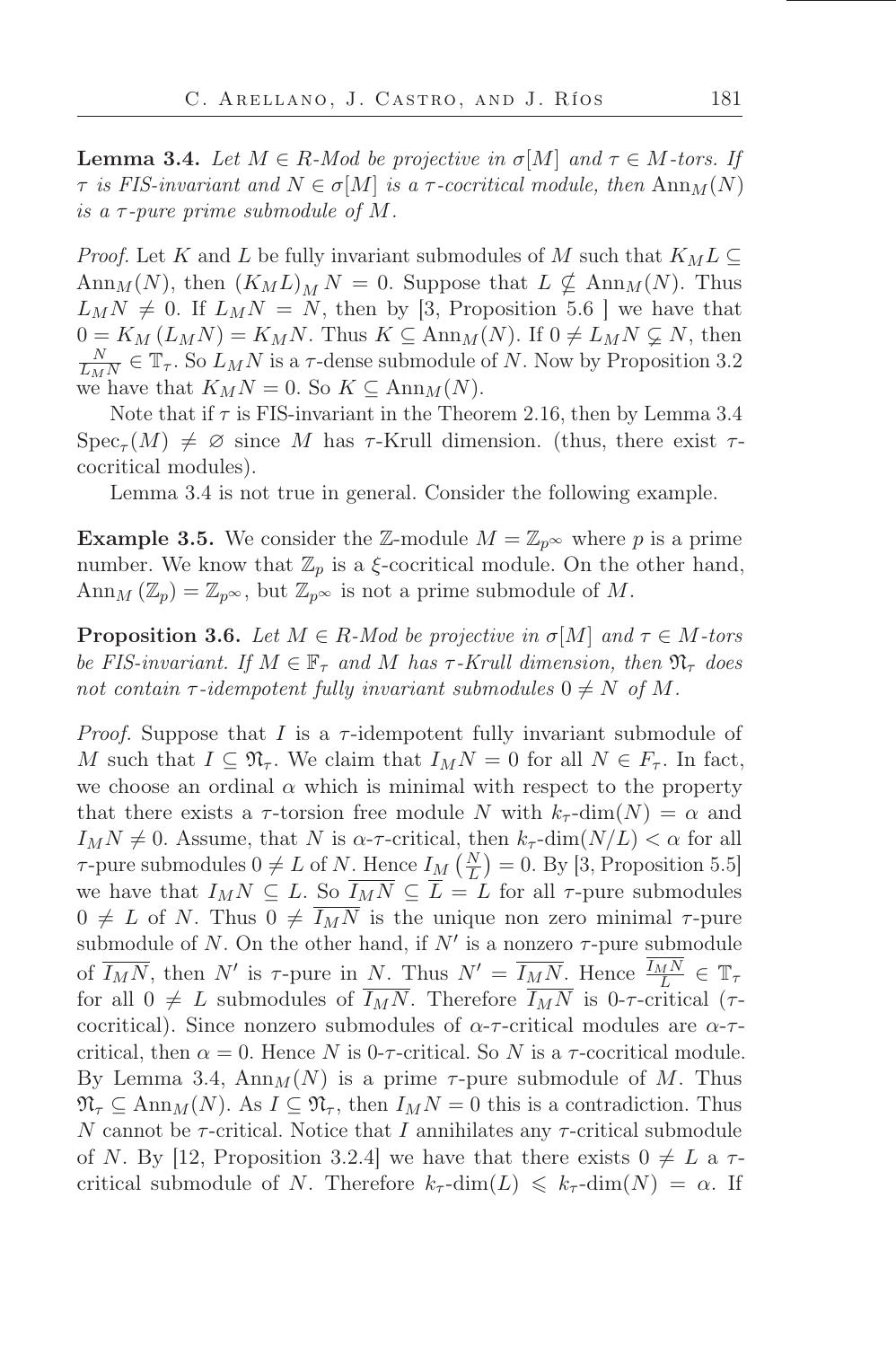$k_{\tau}$ -dim $(L) < \alpha$ , then  $I_M L = 0$ . If  $k_{\tau}$ -dim $(L) = \alpha$ , then  $I_M L = 0$ . Hence  $L \subseteq \text{Ann}_{M}^{N}(I) \neq 0$ . We put  $H = \text{Ann}_{M}^{N}(I)$ . So  $I_{M}H = 0$ . Thus  $H \subsetneq N$ . Now if  $t_{\tau}(N/H) = H'/H$ , then by Proposition 3.3  $I_MH' = 0$ . Hence  $H' \subseteq \text{Ann}_{M}^{N}(I) = H$ . Thus  $t_{\tau}(N/H) = 0$ . So  $N/H \in \mathbb{F}_{\tau}$ . So there exists a  $\tau$ -critical submodule  $0 \neq T / H$  of  $N / H$ . By the preceding paragraph  $0 \neq T/H \subseteq \text{Ann}_M^{N/H}(I)$ . Hence  $I_M(T/H) = 0$ . So by [3, Proposition 5.5] we have that  $I_M T \subseteq H$ . By [3, Proposition 5.6] we have that  $(I_M I)_M T =$  $I_M (I_M T) \subseteq I_M H = 0$ . As I is  $\tau$ -idempotent, then  $\frac{I}{I_M I} \in \mathbb{T}_{\tau}$ . So by Lemma 1.10  $I_M T = \frac{I_M T}{(I_M I)_M}$  $\frac{I_{M}I}{(I_{M}I)_{M}T} \in \mathbb{T}_{\tau}$ . Since  $I_{M}T \subseteq H \subseteq N \in \mathbb{F}_{\tau}$ , then  $I_M T = 0$ . Hence  $H \subsetneq T \subseteq \text{Ann}_M^N(I) = H$  this is a contradiction. Therefore  $I_M N = 0$ , for  $N \in F_\tau$ . Thus  $I = I_M M = 0$ .

**Proposition 3.7.** Let  $M \in R$ -Mod be projective in  $\sigma[M]$ , let  $\tau \in M$ *tors and* K *a fully invariant submodule of* M*. If* τ *is* K*-invariant, then*  $\overline{K}_M \overline{N} \subseteq \overline{K_M N}$ *for all*  $N \in \sigma[M]$ *.* 

*Proof.* It is clear that  $K_M N \subseteq \overline{K_M N} \cap N$ . So by [3, Proposition 5.5] we have that  $K_M\left(\frac{N}{K_M\Lambda}\right)$  $K_MN\cap N$ ) = 0. Hence  $K_M\left(\frac{N+\overline{K_M}N}{K_MN}\right)$  $K_MN$  $= 0$ . On the other hand  $\frac{N + K_M N}{K_M N} \subseteq \frac{N}{K_M}$  $\frac{\overline{N}}{\overline{K}_M N} \in \mathbb{F}_{\tau}$  and  $\left(\frac{\overline{N}}{\overline{K}_M}\right)$  $K_MN$  $\left(\frac{N+K_{M}N}{N}\right)$  $K_MN$  $\sum$   $\equiv \frac{\overline{N}}{N+\overline{K}}$  $\frac{N}{N+\overline{K_MN}}\in\mathbb{T}_{\tau}.$ As  $\tau$  is K-invariant, then by Proposition 3.3  $K_M\left(\frac{\overline{N}}{\overline{K_M}}\right)$  $K_MN$  $= 0$ . We claim that  $\overline{K}_M\left(\frac{\overline{N}}{\overline{K}_M}\right)$  $K_MN$  $= 0$ . In fact, if  $f : M \to \frac{\overline{N}}{\overline{K_M N}}$  is a morphism, then  $f(K) = 0$ . Hence we can define the morphism  $\hat{f}: \frac{M}{K} \to \frac{N}{K_M N}$  such that  $\widehat{f}(x+K) = f(x)$ . Since  $\overline{K} \in \mathbb{T}_{\tau}$  and  $\overline{N} \overline{K_{M}N} \in \mathbb{F}_{\tau}$ , then  $\widehat{f}(\overline{K})$ K  $= 0.$  So  $0 =$  $\widehat{f}(x+K) = f(x)$  for all  $x \in \overline{K}$ . Hence  $\widehat{f}(\overline{K}) = 0$ . Thus  $\overline{K}_M\left(\frac{\overline{N}}{K_M}\right)$  $K_MN$  $= 0.$ By [3, Proposition 5.5] we have that  $\overline{K}_M\overline{N} \subseteq \overline{K_MN}$ .

Notice that if  $\tau$  is FIS-invariant in Proposition 3.7 we have that  $\overline{K}_M\overline{N} \subseteq \overline{K_MN}$  for all fully invariant submodules K of M and for all  $N \in \sigma[M].$ 

**Lemma 3.8.** Let  $M \in R$ -Mod be projective in  $\sigma[M]$  and  $\tau \in M$ -tors. If  $\tau$  *is FIS-invariant and I is a fully invariant submodule of M*, then  $\tau^I$  *is FIS-invariant.*

*Proof.* Let  $K/I$  be a fully invariant submodule of  $M/I$  and  $D/I$  a  $\tau^I$ dense submodule of  $M/I$ . By Lemma 2.10,  $\left(\frac{K}{I}\right)_{M/I} \left(\frac{D}{I}\right) = \frac{K_M D + I}{I}$ . Hence K/I  $\frac{K/I}{\left(\frac{K}{I}\right)_{M/I}\left(\frac{D}{I}\right)} = \frac{K/I}{\frac{K_M D^2}{I}}$  $\frac{K/I}{\frac{K_M D+I}{I}} \cong \frac{K}{K_M L}$  $\frac{K}{K_M D+I}$ . Since  $K/I$  is a fully invariant submodule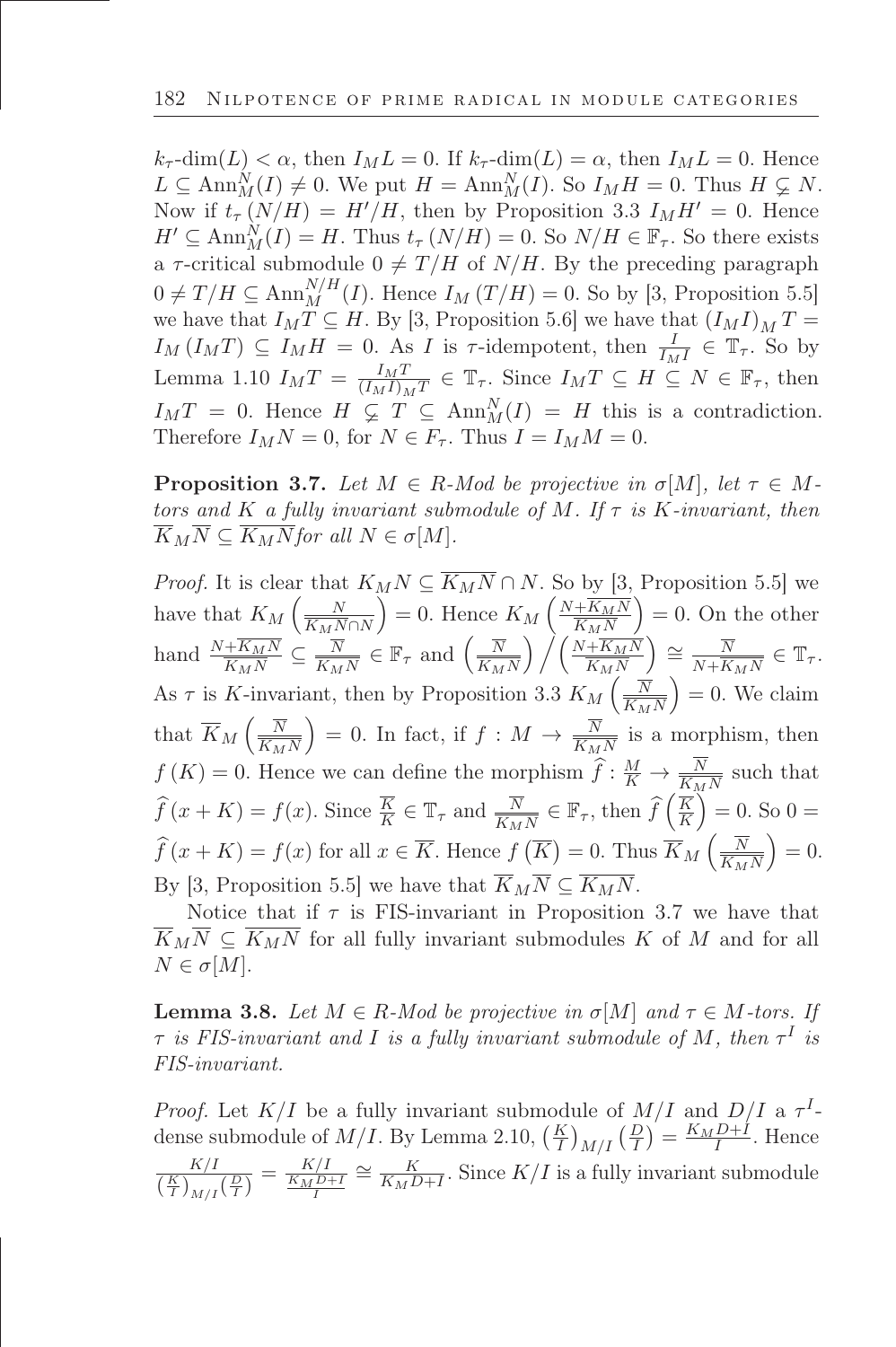of  $M/I$ , then K is a fully invariant submodule of M and by Remark 2.3 D is  $\tau$ -dense in M. Hence  $\frac{K}{K_M D} \in \mathbb{T}_{\tau}$ . Therefore  $\frac{K}{K_M D + I} \in \mathbb{T}_{\tau}$ . Thus by Remark 2.3  $\frac{K/I}{(\frac{K}{I})_{M/I}(\frac{D}{I})}$  is  $\tau^I$ -torsion. So  $\tau^I$  is FIS-invariant.

**Corollary 3.9.** *Let*  $M \in R$ *-Mod be projective in*  $\sigma[M]$  *and*  $\tau \in M$ *-tors. Suppose that*  $M \in \mathbb{F}_{\tau}$  *and*  $M$  *has*  $\tau$ -*Krull dimension.* If  $\tau$  *is FIS-invariant, then the following conditions hold:*

i) *The* τ *-puriőcation of any* τ *-nilpotent fully invariant submodule of* M *is* τ *-nilpotent.*

*ii*) *If*  $I \subseteq \mathfrak{N}_{\tau}$  *is a*  $\tau$ *-pure fully invariant submodule of*  $M$ *, then*  $\mathfrak{N}_{\tau^I}\left(\frac{M}{I}\right) = \frac{\mathfrak{N}_{\tau}}{I}$  does not contain nonzero  $\tau^I$ -idempotent fully invariant submodules of  $\frac{M}{I}$ .

*Proof.* i) Let I be a  $\tau$ -nilpotent fully invariant submodule of M, then  $I^n \subseteq t_\tau(M)$  for some positive integer n. Now, by Proposition 3.7  $(\overline{I})^n \subseteq$  $\overline{I^n} \subseteq t_\tau(M) = t_\tau(M)$ . So  $\overline{I}$  is  $\tau$ -nilpotent.

*ii*) By [17, Proposition 18.2 (4)] we have that  $\frac{M}{I}$  is projective in  $\sigma \left[ \frac{M}{I} \right]$  $\frac{M}{I}$ . So we apply Lemma 3.8 and Proposition 3.6 to get the result.

**Theorem 3.10.** *Let*  $M \in R$ -*Mod be a finitely generated module, progenerator in*  $\sigma[M]$  *and*  $\tau \in M$ *-tors FIS invariant. If*  $\tau \neq \chi$  *and* M *has*  $\tau$ *-Krull dimension, then*  $\mathfrak{N}_{\tau}$  *is*  $\tau$ -nilpotent.

*Proof.* Apply Corollary 3.9 and Theorem 2.16 to get the result.

Notice that the Example 2.17 shows that the Theorem 3.10 is not true in general.

#### References

- [1] T. Albu, G. Krause, M. Teply, The nilpotence of the -closed prime radical in rings with -Krull dimension, J. Algebra (2000) 229: 498 513.
- [2] T. Albu, C. Nastasescu, "Relative Finiteness in Module Theory," Dekker, New York (1995).
- [3] J. Beachy, M-injective modules and prime M-ideals, Comm. Algebra 30 (2002) (10):4639-4676.
- [4] L. Bican, P. Jambor, T. Kepka, P. Nemec, Prime and coprime modules, Fundamenta Matematicae (1980) 107:33-44.
- [5] J. Castro, J. Ríos, Prime submodules and local Gabriel correspondence in  $\sigma[M]$ , Comm. Algebra. (2012) 40(1):213-232.
- [6] J. Castro, J. Ríos, FBN modules, Comm. Algebra. (2012) 40(12):4604-4616.
- [7] J. Castro, J. Ríos, Krull dimension and classical Krull dimension of modules.Comm. Algebra.  $(2014)$  42 $(7):3183-3204$ .